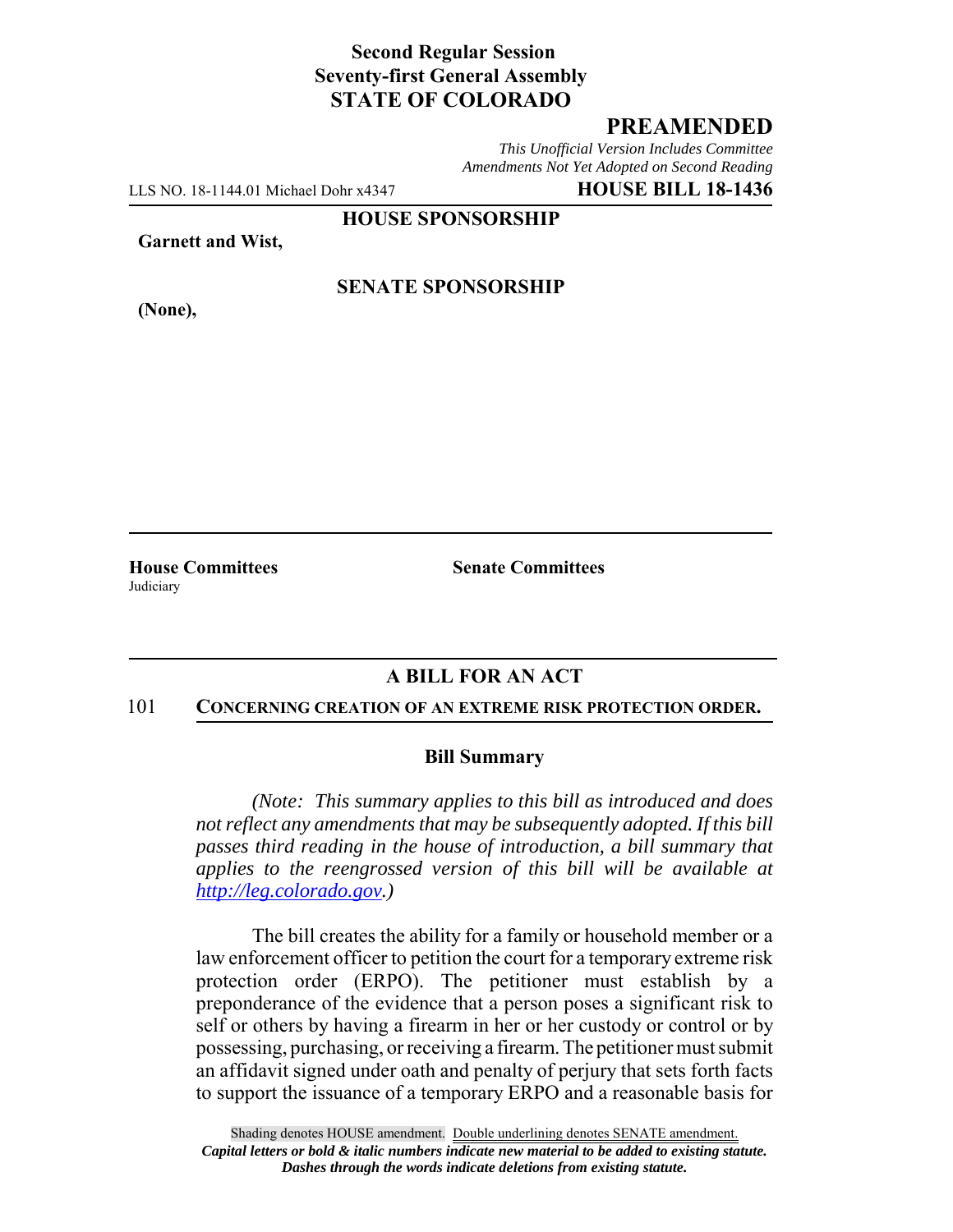believing they exist. The court must hold a temporary ERPO hearing in person or by telephone on the day the petition is filed or on the court day immediately following the day the petition is filed.

After issuance of a temporary ERPO, the court must schedule a second hearing no later than 7 days following the issuance to determine whether the issuance of a continuing ERPO is warranted. If a family or household member or a law enforcement officer establishes by clear and convincing evidence that a person poses a significant risk to self or others by having a firearm in his or her custody or control or by possessing, purchasing, or receiving a firearm, the court may issue a continuing ERPO. The ERPO would prohibit the respondent from possessing, controlling, purchasing, or receiving a firearm for 182 days.

Upon issuance of the ERPO, the respondent shall surrender all of his or her firearms and his or her concealed carry permit if the respondent has one. The respondent may surrender his or her firearms either to a law enforcement agency or a federally licensed firearms dealer. If a person other than the respondent claims title to any firearms surrendered to law enforcement, the firearm shall be returned to him or her.

The respondent can motion the court once during the 182-day ERPO for a hearing to terminate the ERPO. The petitioner has the burden of proof at a termination hearing. The court shall terminate the ERPO if the petitioner does not establish by clear and convincing evidence that the respondent continues to pose a significant risk of causing personal injury to self or others by having in his or her custody or control a firearm or by purchasing, possessing, or receiving a firearm. The party requesting the original ERPO may request an extension of the ERPO before it expires. The requesting party must show by clear and convincing evidence that the respondent continues to pose a significant risk of causing personal injury to self or others by having a firearm in his or her custody or control or by purchasing, possessing, or receiving a firearm. If the ERPO expires or is terminated, all of the respondent's firearms must be returned.

The bill requires the state court administrator to develop and prepare standard petitions and ERPO forms. Additionally, the state court administrator at the judicial department's "State Measurement for Accountable, Responsive, and Transparent (SMART) Government Act" hearing shall provide statistics related to petitions for ERPOs.

2 **SECTION 1.** In Colorado Revised Statutes, **add** article 14.5 to

- 3 title 13 as follows:
- 

# 4 **ARTICLE 14.5**

<sup>1</sup> *Be it enacted by the General Assembly of the State of Colorado:*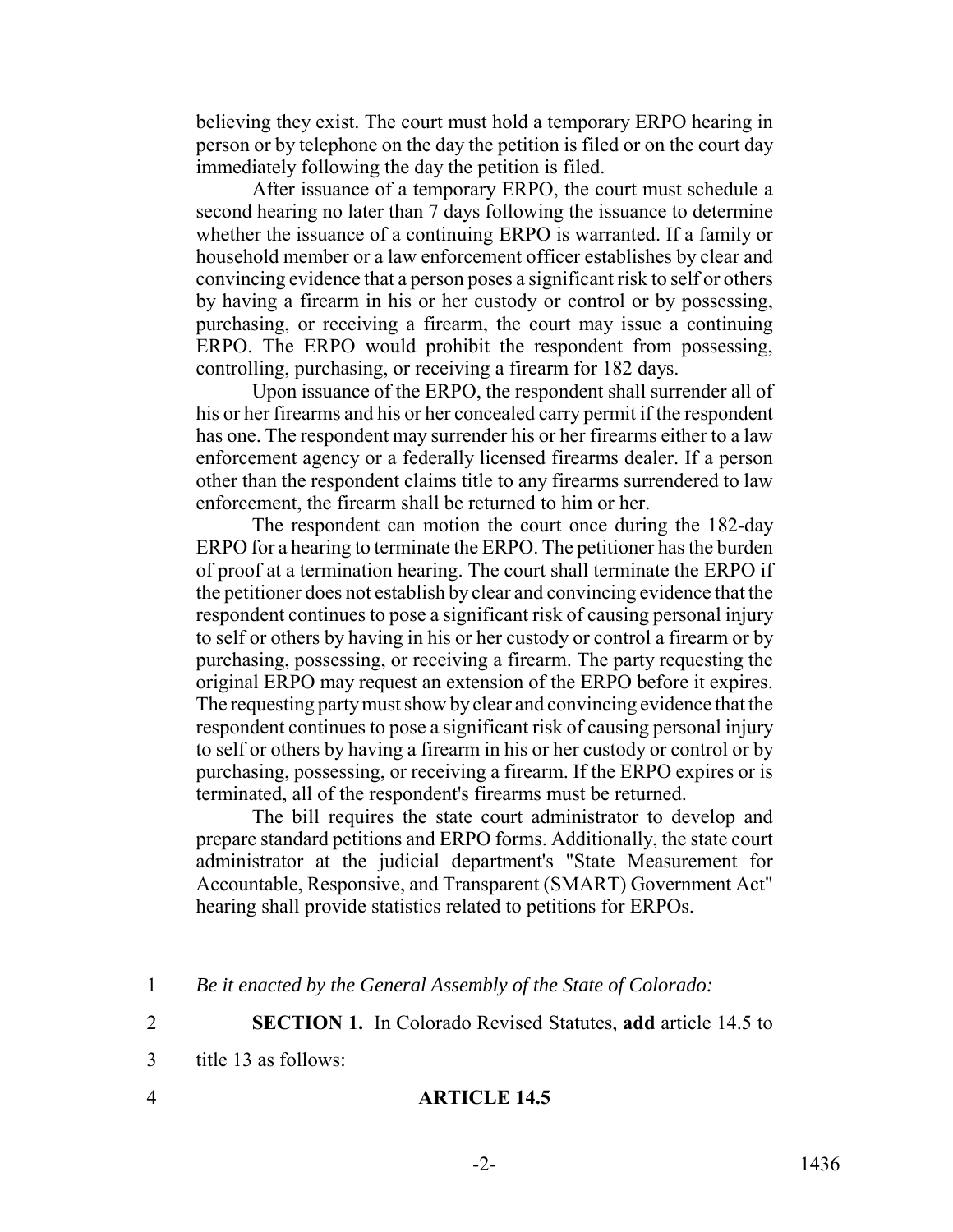| $\mathbf{1}$   | <b>Extreme Risk Protection Orders</b>                          |
|----------------|----------------------------------------------------------------|
| $\overline{2}$ | 13-14.5-101. Short title. THE SHORT TITLE OF THIS ARTICLE 14.5 |
| 3              | IS THE "DEPUTY ZACKARI PARRISH III VIOLENCE PREVENTION ACT".   |
| $\overline{4}$ | 13-14.5-102. Definitions. As USED IN THIS ARTICLE 14.5, UNLESS |
| 5              | THE CONTEXT OTHERWISE CLEARLY REQUIRES:                        |
| 6              | "EXTREME RISK PROTECTION ORDER" MEANS EITHER A<br>(1)          |
| 7              | TEMPORARY ORDER OR A CONTINUING ORDER GRANTED PURSUANT TO THIS |
| 8              | ARTICLE 14.5.                                                  |
| 9              | (2) "FAMILY OR HOUSEHOLD MEMBER" MEANS, WITH RESPECT TO        |
| 10             | A RESPONDENT, ANY:                                             |
| 11             | (a) PERSON RELATED BY BLOOD, MARRIAGE, OR ADOPTION TO THE      |
| 12             | RESPONDENT;                                                    |
| 13             | (b) PERSON WHO HAS A CHILD IN COMMON WITH THE RESPONDENT,      |
| 14             | REGARDLESS OF WHETHER SUCH PERSON HAS BEEN MARRIED TO THE      |
| 15             | RESPONDENT OR HAS LIVED TOGETHER WITH THE RESPONDENT AT ANY    |
| 16             | TIME;                                                          |
| 17             | (c) PERSON WHO REGULARLY RESIDES OR REGULARLY RESIDED          |
| 18             | WITH THE RESPONDENT WITHIN THE LAST SIX MONTHS;                |
| 19             | (d) DOMESTIC PARTNER OF THE RESPONDENT;                        |
| 20             | (e) PERSON WHO HAS A BIOLOGICAL OR LEGAL PARENT-CHILD          |
| 21             | RELATIONSHIP WITH THE RESPONDENT, INCLUDING STEPPARENTS AND    |
| 22             | STEPCHILDREN AND GRANDPARENTS AND GRANDCHILDREN;               |
| 23             | (f) DATING PARTNER OF THE RESPONDENT; AND                      |
| 24             | (g) PERSON WHO IS ACTING OR HAS ACTED AS THE RESPONDENT'S      |
| 25             | LEGAL GUARDIAN.                                                |
| 26             | (3) "FIREARM" HAS THE SAME MEANING AS IN SECTION 18-1-901      |
| 27             | $(3)(h)$ .                                                     |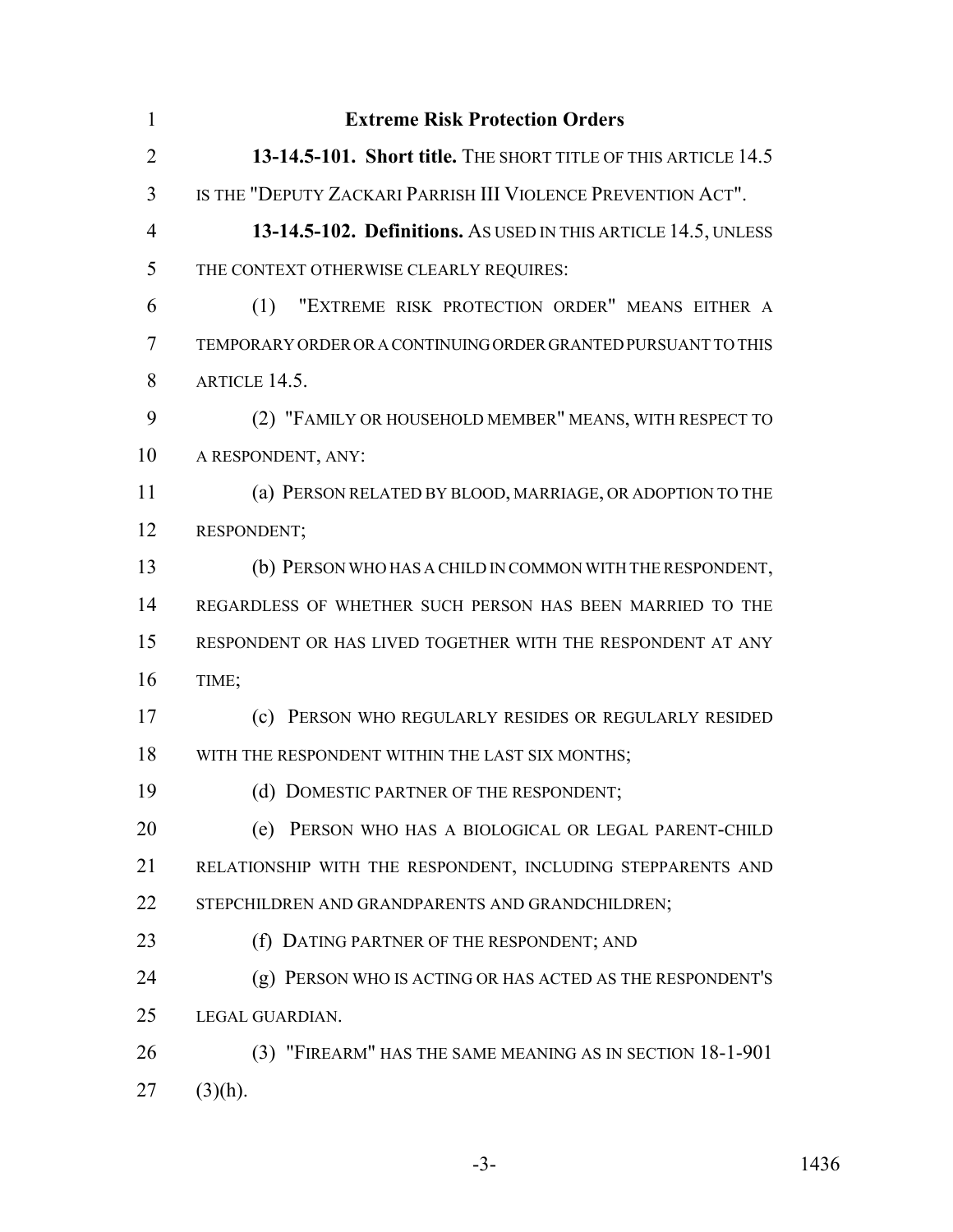(4) "PETITIONER" MEANS THE PERSON WHO PETITIONS FOR AN 2 EXTREME RISK PROTECTION ORDER PURSUANT TO THIS ARTICLE 14.5.

 (5) "RESPONDENT" MEANS THE PERSON WHO IS IDENTIFIED AS THE RESPONDENT IN A PETITION FILED PURSUANT TO THIS ARTICLE 14.5.

 **13-14.5-103. Temporary extreme risk protection orders.** (1) A FAMILY OR HOUSEHOLD MEMBER OF THE RESPONDENT OR A LAW ENFORCEMENT OFFICER OR AGENCY MAY REQUEST A TEMPORARY EXTREME RISK PROTECTION ORDER WITHOUT NOTICE TO THE RESPONDENT BY INCLUDING IN THE PETITION FOR AN EXTREME RISK PROTECTION ORDER AN AFFIDAVIT, SIGNED UNDER OATH AND PENALTY OF PERJURY, SUPPORTING THE ISSUANCE OF A TEMPORARY EXTREME RISK PROTECTION ORDER THAT SETS FORTH THE FACTS TENDING TO ESTABLISH THE GROUNDS OF THE PETITION OR THE REASON FOR BELIEVING THEY EXIST. THE PETITION SHALL COMPLY WITH THE REQUIREMENTS OF SECTION 15 13-14.5-104 (3). IF THE PETITIONER IS A LAW ENFORCEMENT OFFICER OR LAW ENFORCEMENT AGENCY, THE LAW ENFORCEMENT OFFICER OR LAW ENFORCEMENT AGENCY MAY CONCURRENTLY FILE A SWORN AFFIDAVIT FOR A SEARCH WARRANT PURSUANT TO SECTION 16-3-301.5 TO SEARCH FOR ANY FIREARMS IN THE POSSESSION OR CONTROL OF THE RESPONDENT 20 AT A LOCATION OR LOCATIONS TO BE NAMED IN THE WARRANT. IF A PETITION PURSUANT TO SECTION 27-65-106 IS ALSO FILED AGAINST THE RESPONDENT, THE COURT CAN HEAR THAT PETITION AT THE SAME TIME AS THE HEARING FOR A TEMPORARY EXTREME RISK PROTECTION ORDER OR THE HEARING FOR A CONTINUING EXTREME RISK PROTECTION ORDER.

 (2) IN CONSIDERING WHETHER TO ISSUE A TEMPORARY EXTREME RISK PROTECTION ORDER PURSUANT TO THIS SECTION, THE COURT SHALL CONSIDER ALL RELEVANT EVIDENCE, INCLUDING THE EVIDENCE DESCRIBED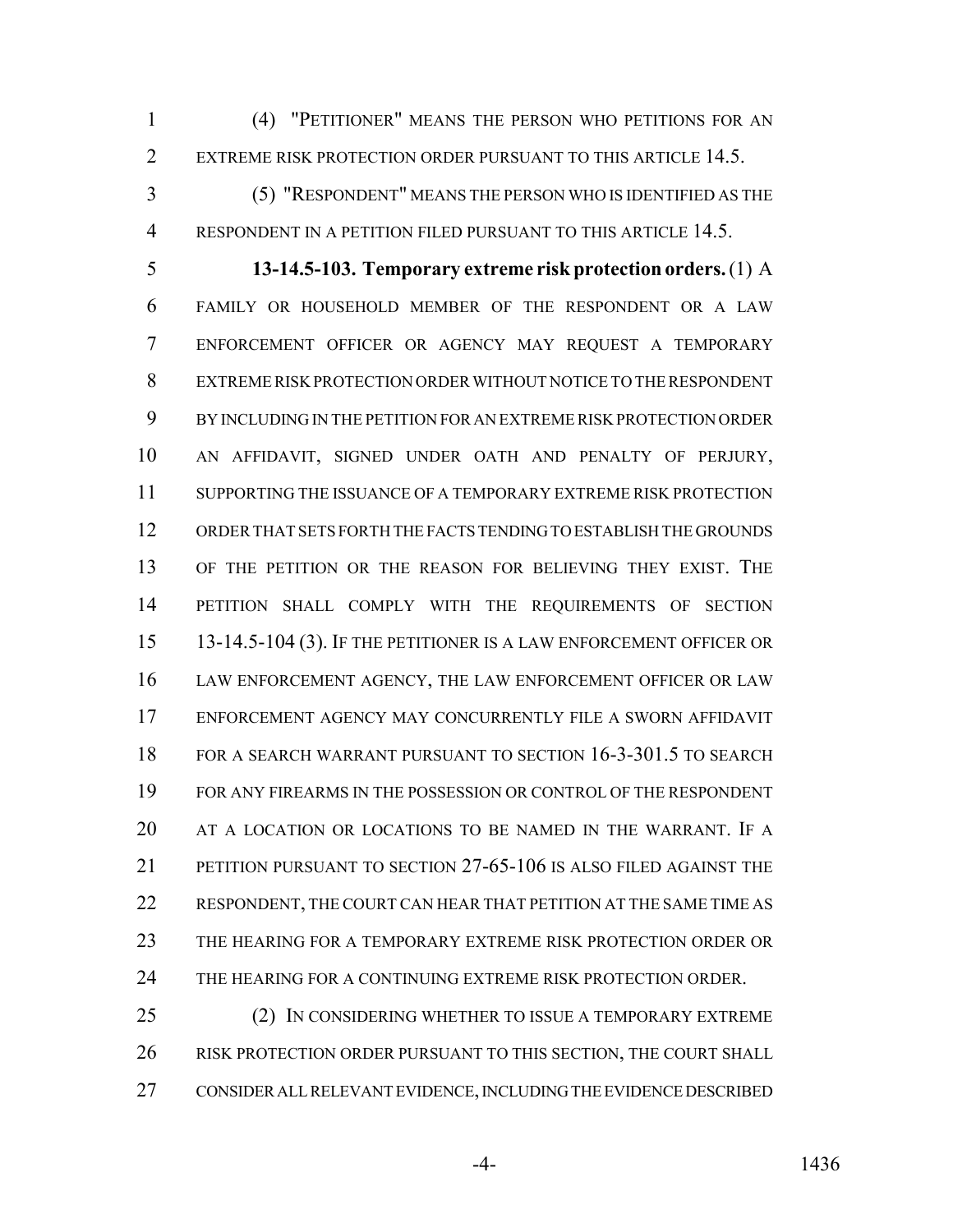1 IN SECTION 13-14.5-105 (3).

 (3) IF A COURT FINDS BY A PREPONDERANCE OF THE EVIDENCE THAT, BASED ON THE EVIDENCE PRESENTED PURSUANT TO SECTION 13-14.5-105 (3), THE RESPONDENT POSES A SIGNIFICANT RISK OF CAUSING PERSONAL INJURY TO SELF OR OTHERS BY HAVING IN HIS OR HER CUSTODY OR CONTROL A FIREARM OR BY PURCHASING, POSSESSING, OR RECEIVING A FIREARM, THE COURT SHALL ISSUE A TEMPORARY EXTREME RISK PROTECTION ORDER.

 (4) THE COURT SHALL HOLD A TEMPORARY EXTREME RISK PROTECTION ORDER HEARING IN PERSON OR BY TELEPHONE ON THE DAY THE PETITION IS FILED OR ON THE COURT DAY IMMEDIATELY FOLLOWING 12 THE DAY THE PETITION IS FILED.

 (5) (a) IN ACCORDANCE WITH SECTION 13-14.5-105(1), THE COURT SHALL SCHEDULE A HEARING WITHIN SEVEN DAYS AFTER THE ISSUANCE OF A TEMPORARY EXTREME RISK PROTECTION ORDER TO DETERMINE IF A ONE-HUNDRED-EIGHTY-TWO-DAY EXTREME RISK PROTECTION ORDER SHOULD BE ISSUED PURSUANT TO THIS ARTICLE 14.5. NOTICE OF THAT HEARING DATE MUST BE INCLUDED WITH THE TEMPORARY EXTREME RISK PROTECTION ORDER THAT IS SERVED ON THE RESPONDENT. THE COURT 20 SHALL PROVIDE NOTICE OF THE HEARING DATE TO THE PETITIONER. EITHER PARTY FOR GOOD CAUSE SHOWN MAY REQUEST A DIFFERENT DATE FOR THE HEARING THAT IS BEYOND THE SEVEN DAYS AND NO LONGER THAN AN ADDITIONAL SEVEN DAYS FROM THE ISSUANCE OF THE TEMPORARY EXTREME RISK PROTECTION ORDER. IF THE COURT RESCHEDULES THE HEARING, THE COURT SHALL PROVIDE NOTICE OF THE NEW DATE TO THE PETITIONER, AND THE TEMPORARY EXTREME RISK PROTECTION ORDER 27 STAYS IN EFFECT UNTIL THE NEW HEARING DATE.

-5- 1436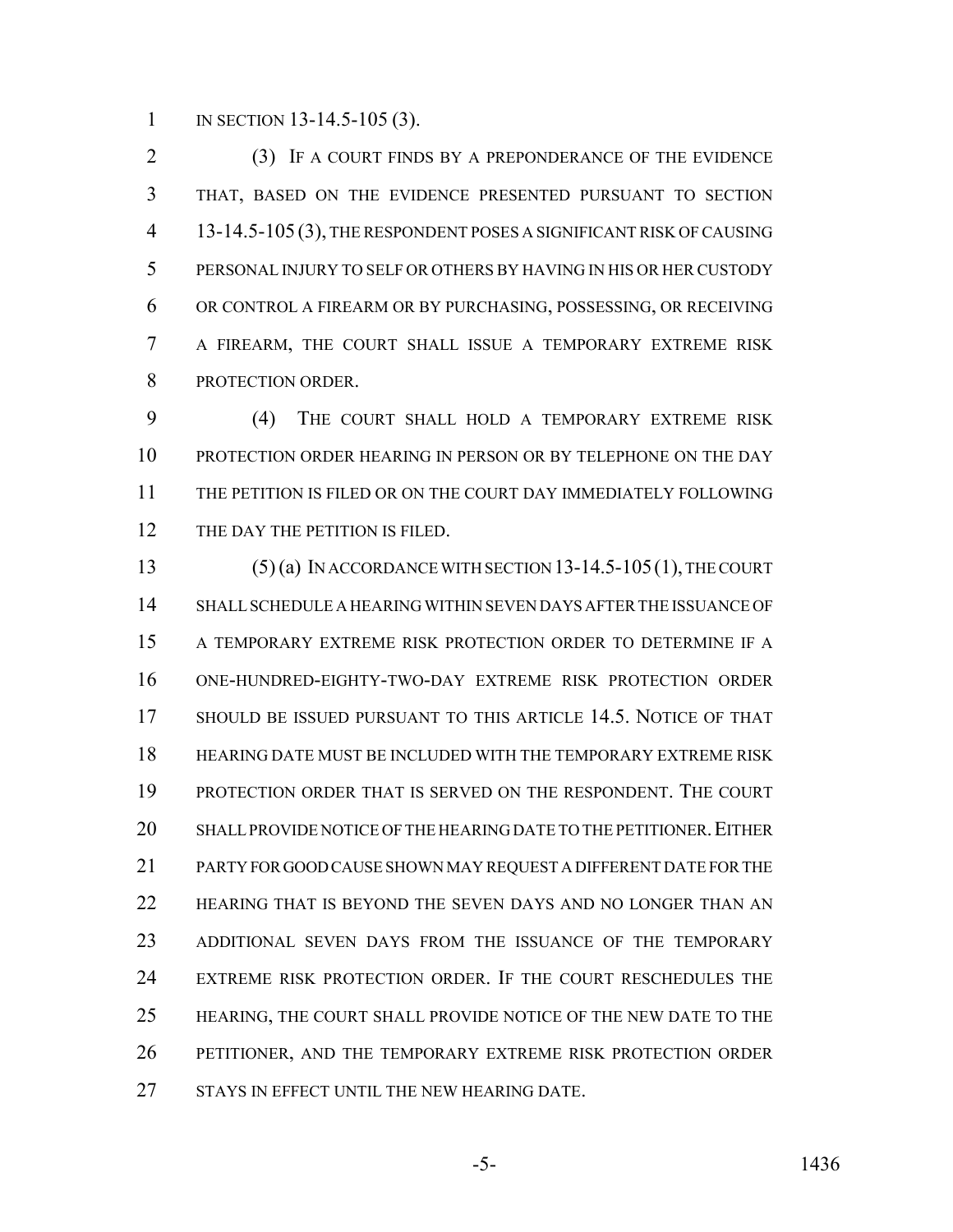(b) ANY TEMPORARY EXTREME RISK PROTECTION ORDER ISSUED EXPIRES ON THE DATE AND TIME OF THE HEARING ON THE EXTREME RISK PROTECTION ORDER PETITION OR THE WITHDRAWAL OF THE PETITION. (6) A TEMPORARY EXTREME RISK PROTECTION ORDER MUST INCLUDE: (a) A STATEMENT OF THE GROUNDS ASSERTED FOR THE ORDER; (b) THE DATE AND TIME THE ORDER WAS ISSUED; (c) THE DATE AND TIME THE ORDER EXPIRES; (d) THE ADDRESS OF THE COURT IN WHICH ANY RESPONSIVE PLEADING SHOULD BE FILED; (e) THE DATE AND TIME OF THE SCHEDULED HEARING; (f) THE REQUIREMENTS FOR SURRENDER OF FIREARMS PURSUANT TO SECTION 13-14.5-109; AND (g) THE FOLLOWING STATEMENT: TO THE SUBJECT OF THIS TEMPORARY EXTREME RISK PROTECTION ORDER: THIS ORDER IS VALID UNTIL THE DATE 17 AND TIME NOTED ABOVE. YOU MAY NOT HAVE IN YOUR CUSTODY OR CONTROL A FIREARM OR PURCHASE, POSSESS, RECEIVE, OR ATTEMPT TO PURCHASE OR RECEIVE A FIREARM 20 WHILE THIS ORDER IS IN EFFECT. YOU MUST IMMEDIATELY SURRENDER TO THE (INSERT NAME OF LAW ENFORCEMENT 22 AGENCY IN THE JURISDICTION WHERE THE RESPONDENT RESIDES) ALL FIREARMS IN YOUR CUSTODY, CONTROL, OR POSSESSION, AND ANY CONCEALED CARRY PERMIT ISSUED TO YOU. A HEARING WILL BE HELD ON THE DATE AND AT THE TIME NOTED ABOVE TO DETERMINE IF AN EXTREME RISK PROTECTION ORDER SHOULD BE ISSUED.FAILURE TO APPEAR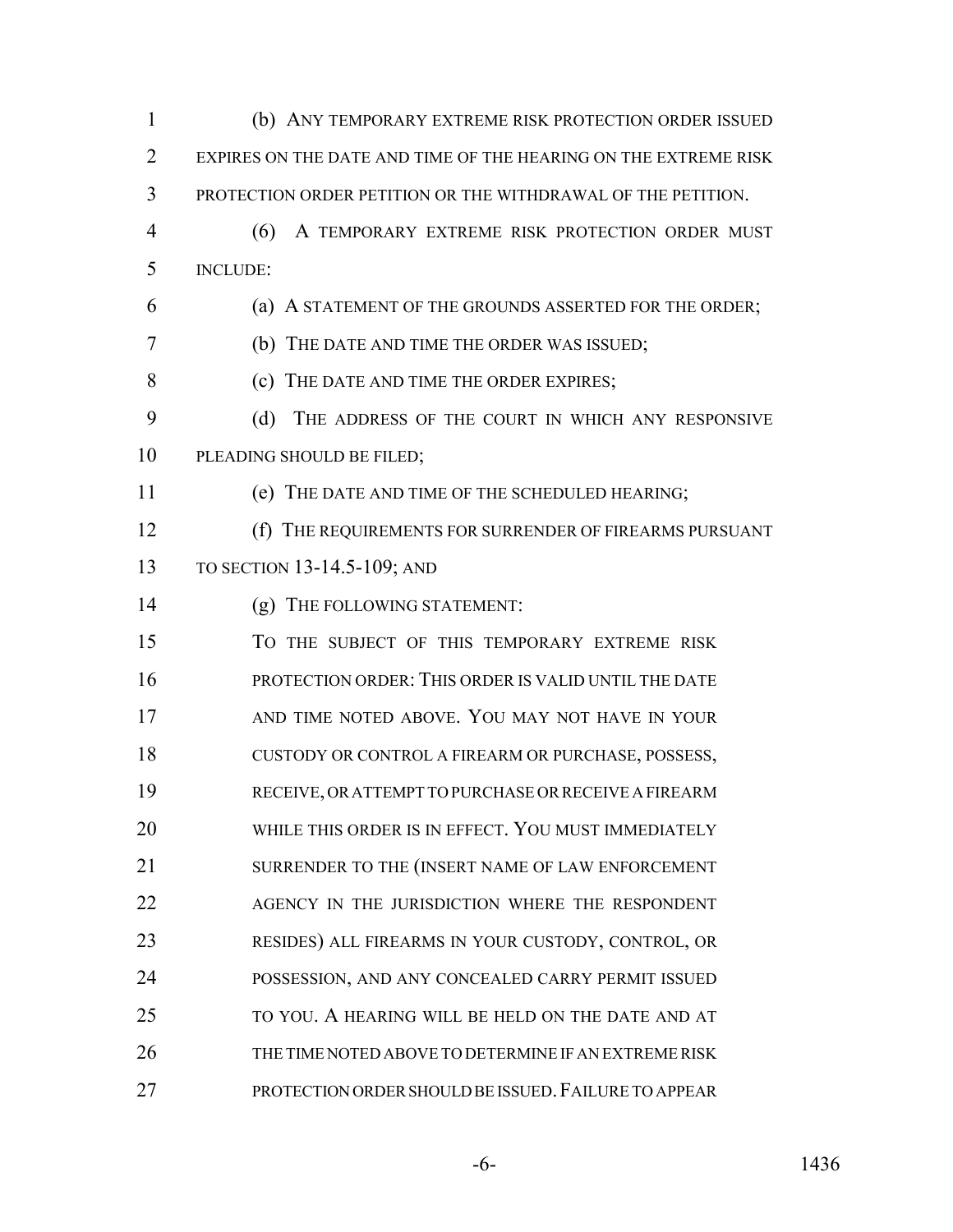**AT THAT HEARING MAY RESULT IN A COURT ENTERING AN**  ORDER AGAINST YOU THAT IS VALID FOR ONE HUNDRED EIGHTY-TWO DAYS. YOU MAY SEEK THE ADVICE OF AN ATTORNEY AS TO ANY MATTER CONNECTED WITH THIS ORDER.

 (7) A LAW ENFORCEMENT OFFICER SHALL SERVE A TEMPORARY EXTREME RISK PROTECTION ORDER CONCURRENTLY WITH THE NOTICE OF HEARING AND PETITION IN THE SAME MANNER AS PROVIDED FOR IN SECTION 13-14.5-105 FOR SERVICE OF THE NOTICE OF HEARING WHERE THE RESPONDENT RESIDES OR WHERE THE FIREARMS OF CONCERN ARE LOCATED.

 (8) (a) IF THE COURT ISSUES A TEMPORARY EXTREME RISK PROTECTION ORDER, THE COURT SHALL STATE THE PARTICULAR REASONS FOR THE COURT'S ISSUANCE.

 (b) IF THE COURT DECLINES TO ISSUE A TEMPORARY EXTREME RISK PROTECTION ORDER, THE COURT SHALL STATE THE PARTICULAR REASONS FOR THE COURT'S DENIAL.

 **13-14.5-104. Petition for extreme risk protection order.** (1) A PETITION FOR AN EXTREME RISK PROTECTION ORDER MAY BE FILED BY A FAMILY OR HOUSEHOLD MEMBER OF THE RESPONDENT OR A LAW ENFORCEMENT OFFICER OR AGENCY. IF THE PETITION IS FILED BY A LAW ENFORCEMENT OFFICER OR AGENCY, THE OFFICER OR AGENCY SHALL BE REPRESENTED IN ANY JUDICIAL PROCEEDING BY A COUNTY OR CITY ATTORNEY UPON REQUEST. IF THE PETITION IS FILED BY A FAMILY OR HOUSEHOLD MEMBER, THE PETITIONER, TO THE BEST OF HIS OR HER ABILITY, SHALL NOTIFY THE LAW ENFORCEMENT AGENCY IN THE JURISDICTION WHERE THE RESPONDENT RESIDES OR WHERE THE FIREARMS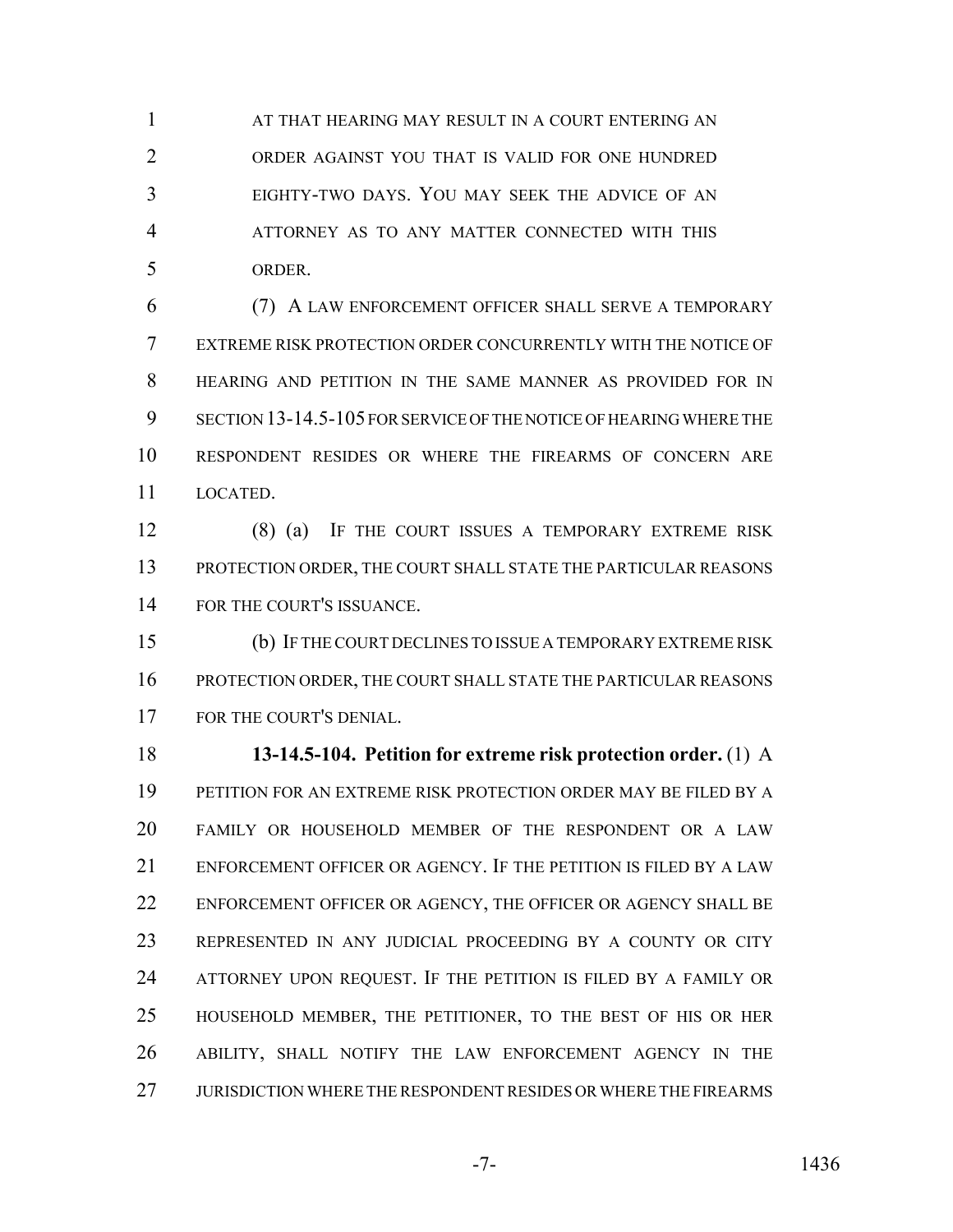ARE LOCATED OF THE PETITION AND THE HEARING DATE WITH ENOUGH ADVANCE NOTICE TO ALLOW FOR PARTICIPATION OR ATTENDANCE.

 (2) A PETITION FOR AN EXTREME RISK PROTECTION ORDER MUST BE FILED IN THE COUNTY WHERE THE RESPONDENT RESIDES OR WHERE THE FIREARMS ARE LOCATED.

(3) A PETITION MUST:

 (a) ALLEGE THAT THE RESPONDENT POSES A SIGNIFICANT RISK OF CAUSING PERSONAL INJURY TO SELF OR OTHERS BY HAVING IN HIS OR HER CUSTODY OR CONTROL A FIREARM OR BY PURCHASING, POSSESSING, OR RECEIVING A FIREARM AND MUST BE ACCOMPANIED BY AN AFFIDAVIT, SIGNED UNDER OATH AND PENALTY OF PERJURY, STATING THE SPECIFIC STATEMENTS, ACTIONS, OR FACTS THAT GIVE RISE TO A REASONABLE FEAR OF FUTURE DANGEROUS ACTS BY THE RESPONDENT;

 (b) IDENTIFY THE NUMBER, TYPES, AND LOCATIONS OF ANY FIREARMS THE PETITIONER BELIEVES TO BE IN THE RESPONDENT'S CURRENT OWNERSHIP, POSSESSION, CUSTODY, OR CONTROL;

 (c) IDENTIFY WHETHER THERE IS A KNOWN EXISTING DOMESTIC ABUSE PROTECTION ORDER GOVERNING THE RESPONDENT; AND

 (d) IDENTIFY WHETHER THERE IS A PENDING LAWSUIT, COMPLAINT, PETITION, OR OTHER ACTION BETWEEN THE PARTIES TO THE PETITION PURSUANT TO COLORADO LAW OR FEDERAL LAW.

**(4) THE COURT SHALL VERIFY THE TERMS OF ANY EXISTING ORDER** 23 IDENTIFIED PURSUANT TO SUBSECTION (3)(d) OF THIS SECTION GOVERNING THE PARTIES. THE COURT MAY NOT DELAY GRANTING RELIEF BECAUSE OF THE EXISTENCE OF A PENDING ACTION BETWEEN THE PARTIES OR THE NECESSITY OF VERIFYING THE TERMS OF AN EXISTING ORDER. A PETITION FOR AN EXTREME RISK PROTECTION ORDER MAY BE GRANTED WHETHER OR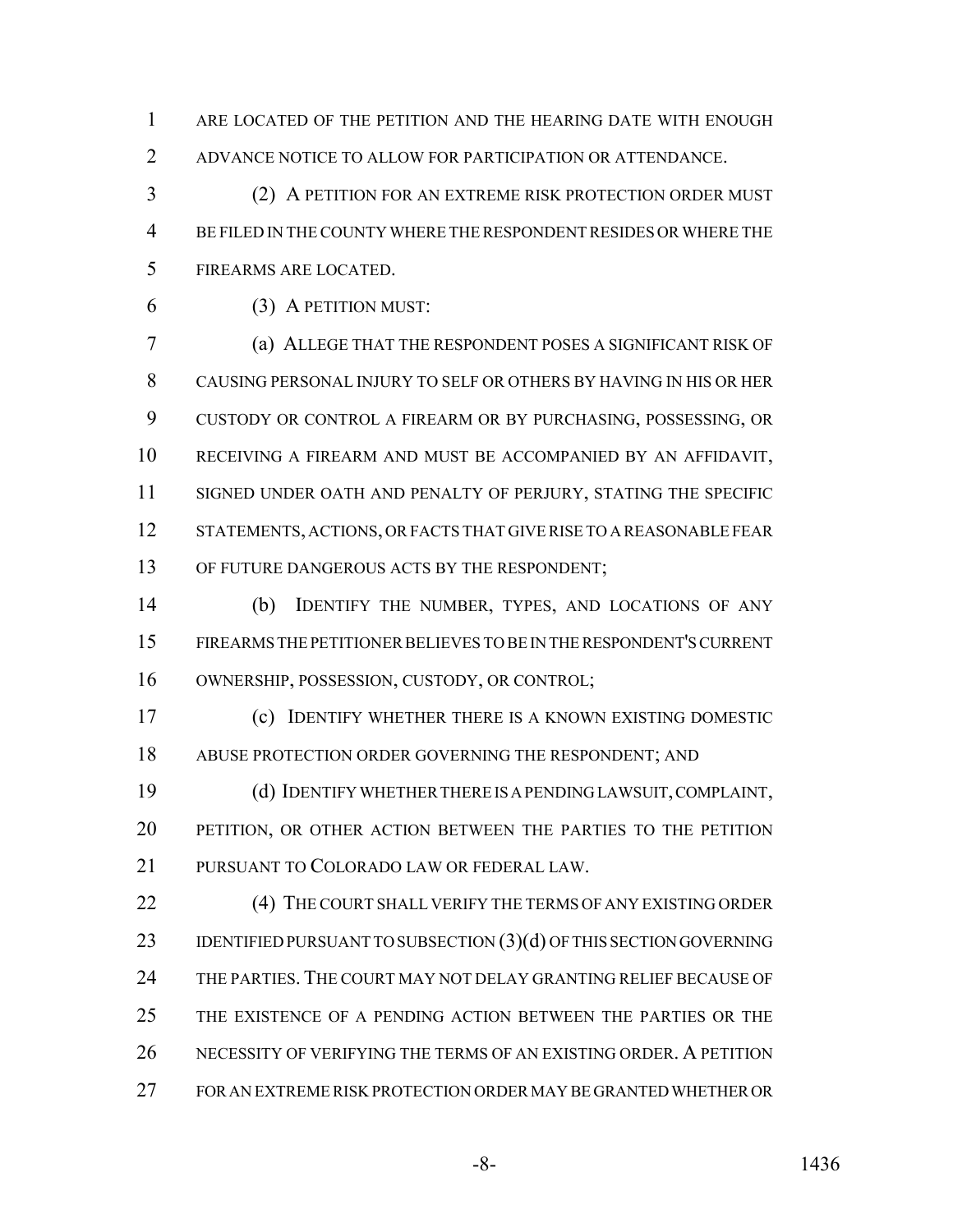1 NOT THERE IS A PENDING ACTION BETWEEN THE PARTIES.

 (5) IF THE PETITIONER IS A LAW ENFORCEMENT OFFICER OR AGENCY, THE PETITIONER SHALL MAKE A GOOD FAITH EFFORT TO PROVIDE NOTICE TO A FAMILY OR HOUSEHOLD MEMBER OF THE RESPONDENT AND TO ANY KNOWN THIRD PARTY WHO MAY BE AT RISK OF VIOLENCE. THE NOTICE MUST STATE THAT THE PETITIONER INTENDS TO FILE A PETITION FOR AN EXTREME RISK PROTECTION ORDER OR HAS ALREADY DONE SO AND MUST INCLUDE REFERRALS TO APPROPRIATE RESOURCES, INCLUDING MENTAL HEALTH, DOMESTIC VIOLENCE, AND COUNSELING RESOURCES. THE PETITIONER MUST ATTEST IN THE PETITION TO HAVING PROVIDED THE NOTICE OR ATTEST TO THE STEPS THAT WILL BE TAKEN TO PROVIDE THE NOTICE.

 (6) IF THE PETITION STATES THAT DISCLOSURE OF THE PETITIONER'S ADDRESS WOULD RISK HARM TO THE PETITIONER OR ANY MEMBER OF THE PETITIONER'S FAMILY OR HOUSEHOLD, THE PETITIONER'S ADDRESS MAY BE OMITTED FROM ALL DOCUMENTS FILED WITH THE COURT. IF THE PETITIONER HAS NOT DISCLOSED AN ADDRESS PURSUANT TO THIS SECTION, THE PETITIONER MUST DESIGNATE AN ALTERNATIVE ADDRESS AT WHICH THE RESPONDENT MAY SERVE NOTICE OF ANY MOTIONS.IF THE PETITIONER IS A LAW ENFORCEMENT OFFICER OR AGENCY, THE ADDRESS OF RECORD MUST BE THAT OF THE LAW ENFORCEMENT AGENCY.

 (7) A COURT OR PUBLIC AGENCY SHALL NOT CHARGE A FEE FOR FILING OR SERVICE OF PROCESS TO A PETITIONER SEEKING RELIEF PURSUANT TO THIS ARTICLE 14.5. A PETITIONER MUST BE PROVIDED THE NECESSARY NUMBER OF CERTIFIED COPIES, FORMS, AND INSTRUCTIONAL BROCHURES FREE OF CHARGE.

(8) A PERSON IS NOT REQUIRED TO POST A BOND TO OBTAIN RELIEF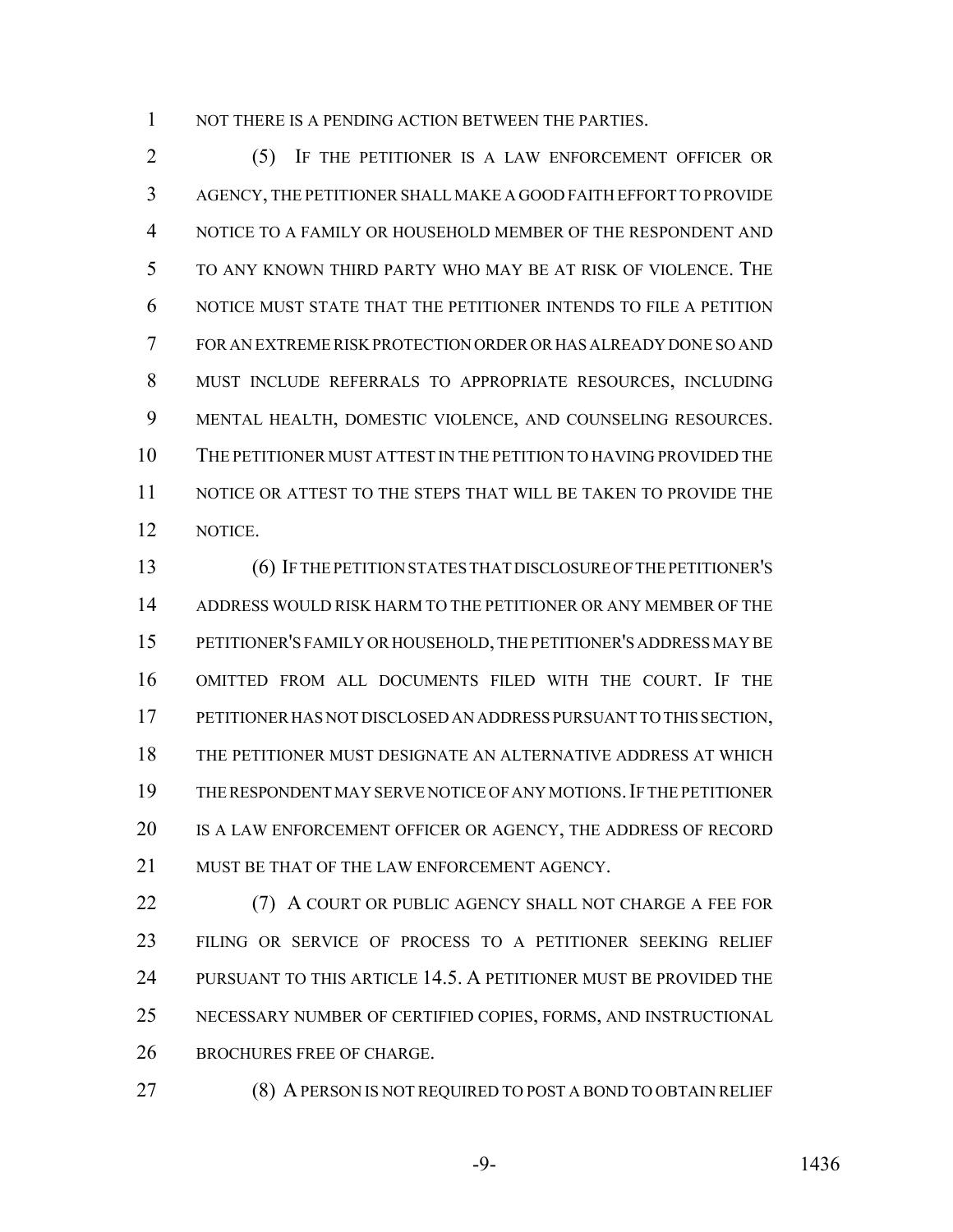1 IN ANY PROCEEDING PURSUANT TO THIS SECTION.

 (9) THE DISTRICT AND COUNTY COURTS OF THE STATE OF COLORADO HAVE JURISDICTION OVER PROCEEDINGS PURSUANT TO THIS ARTICLE 14.5.

 **13-14.5-105. Hearings on petition - grounds for order issuance.** (1) (a) UPON RECEIPT OF THE PETITION, THE COURT SHALL ORDER A HEARING TO BE HELD AND ISSUE A NOTICE OF HEARING TO THE RESPONDENT. THE COURT MUST PROVIDE THE NOTICE OF THE HEARING NOT LATER THAN ONE COURT DAY AFTER THE DATE OF THE EXTREME RISK PROTECTION ORDER PETITION. THE COURT MAY SCHEDULE A HEARING BY TELEPHONE PURSUANT TO LOCAL COURT RULE TO REASONABLY ACCOMMODATE A DISABILITY OR, IN EXCEPTIONAL CIRCUMSTANCES, TO PROTECT A PETITIONER FROM POTENTIAL HARM. THE COURT SHALL REQUIRE ASSURANCES OF THE PETITIONER'S IDENTITY BEFORE CONDUCTING A TELEPHONIC HEARING.

 (b) ON OR BEFORE THE NEXT COURT DAY, THE COURT CLERK SHALL FORWARD A COPY OF THE NOTICE OF HEARING AND PETITION TO THE LAW ENFORCEMENT AGENCY IN THE JURISDICTION WHERE THE RESPONDENT RESIDES OR WHERE THE FIREARMS ARE LOCATED FOR SERVICE UPON THE RESPONDENT.

**(c) A COPY OF THE NOTICE OF HEARING AND PETITION MUST BE**  SERVED UPON THE RESPONDENT IN ACCORDANCE WITH THE RULES FOR SERVICE OF PROCESS AS PROVIDED IN RULE 4 OF THE COLORADO RULES OF CIVIL PROCEDURE OR RULE 304 OF THE COLORADO RULES OF COUNTY COURT CIVIL PROCEDURE. SERVICE ISSUED PURSUANT TO THIS SECTION TAKES PRECEDENCE OVER THE SERVICE OF OTHER DOCUMENTS, UNLESS THE OTHER DOCUMENTS ARE OF A SIMILAR EMERGENCY NATURE.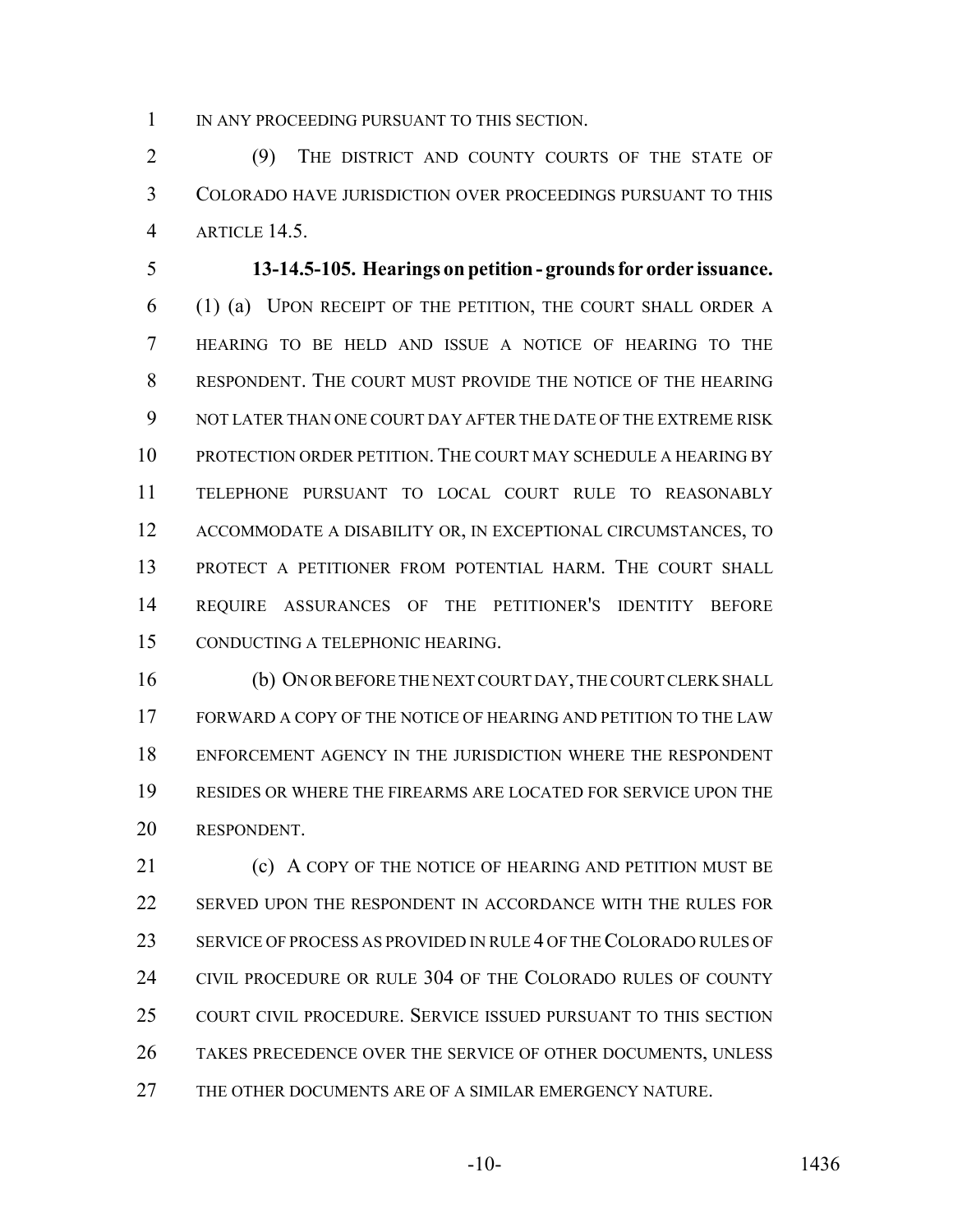(d) THE COURT MAY, AS PROVIDED IN SECTION 13-14.5-103, ISSUE A TEMPORARY EXTREME RISK PROTECTION ORDER PENDING THE HEARING ORDERED PURSUANT TO SUBSECTION (1)(a) OF THIS SECTION. THE TEMPORARY EXTREME RISK PROTECTION ORDER MUST BE SERVED CONCURRENTLY WITH THE NOTICE OF HEARING AND PETITION.

 (2) UPON HEARING THE MATTER, IF THE COURT FINDS BY CLEAR AND CONVINCING EVIDENCE, BASED ON THE EVIDENCE PRESENTED PURSUANT TO SUBSECTION (3) OF THIS SECTION, THAT THE RESPONDENT POSES A SIGNIFICANT RISK OF CAUSING PERSONAL INJURY TO SELF OR OTHERS BY HAVING IN HIS OR HER CUSTODY OR CONTROL A FIREARM OR BY PURCHASING, POSSESSING, OR RECEIVING A FIREARM, THE COURT SHALL ISSUE AN EXTREME RISK PROTECTION ORDER FOR A PERIOD OF ONE HUNDRED EIGHTY-TWO DAYS.

 (3) IN DETERMINING WHETHER GROUNDS FOR AN EXTREME RISK PROTECTION ORDER EXIST, THE COURT MAY CONSIDER ANY RELEVANT EVIDENCE, INCLUDING BUT NOT LIMITED TO ANY OF THE FOLLOWING:

 (a) A RECENT ACT OR CREDIBLE THREAT OF VIOLENCE BY THE RESPONDENT AGAINST SELF OR OTHERS, WHETHER OR NOT SUCH VIOLENCE OR CREDIBLE THREAT OF VIOLENCE INVOLVES A FIREARM;

20 (b) A PATTERN OF ACTS OR CREDIBLE THREATS OF VIOLENCE BY THE RESPONDENT WITHIN THE PAST YEAR, INCLUDING BUT NOT LIMITED TO ACTS OR CREDIBLE THREATS OF VIOLENCE BY THE RESPONDENT AGAINST 23 SELF OR OTHERS;

**(c) ANY RELEVANT MENTAL HEALTH ISSUES OF THE RESPONDENT;** 25 (d) A VIOLATION BY THE RESPONDENT OF A CIVIL PROTECTION

26 ORDER ISSUED PURSUANT TO ARTICLE 14 OF THIS TITLE 13;

(e) A PREVIOUS OR EXISTING EXTREME RISK PROTECTION ORDER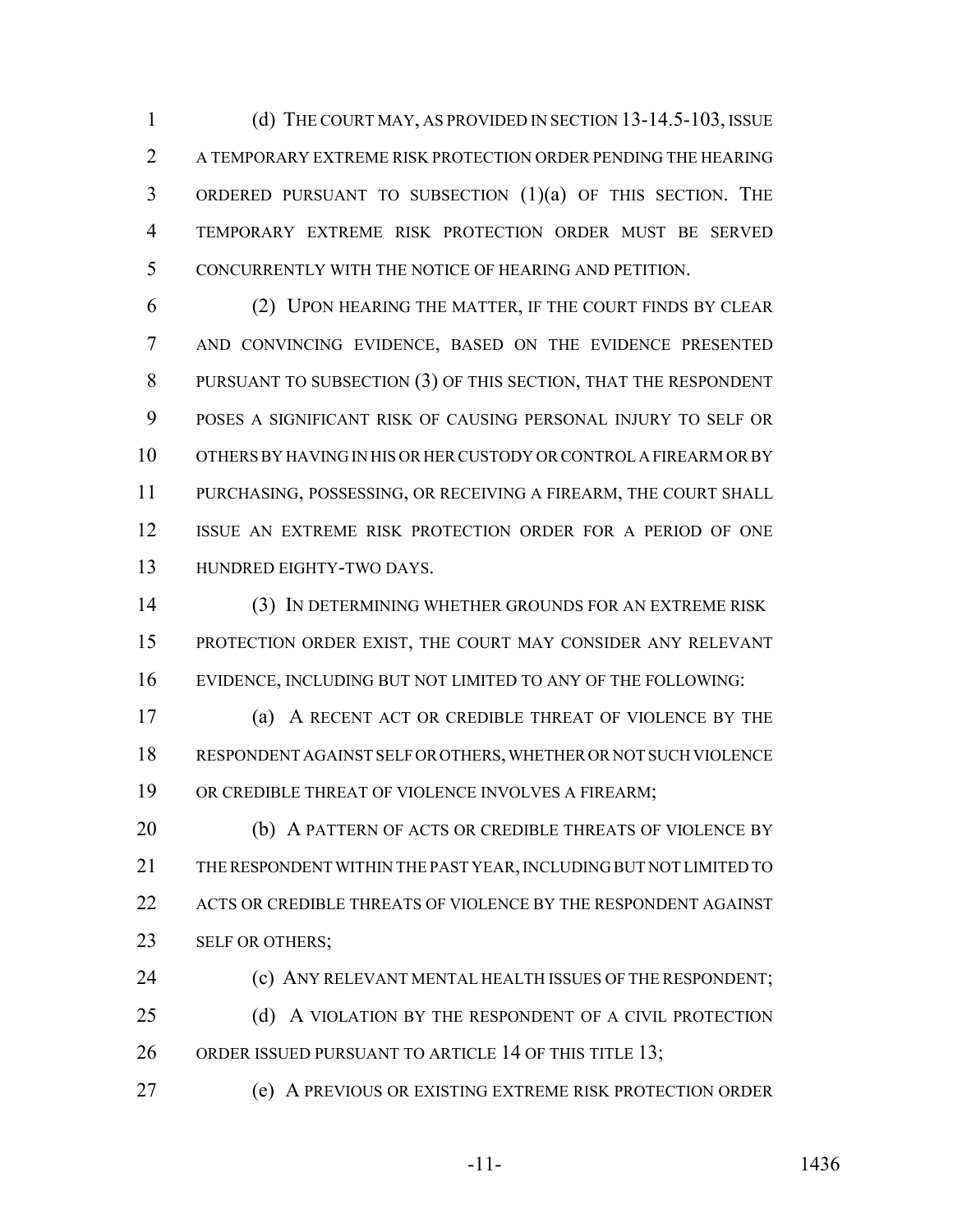ISSUED AGAINST THE RESPONDENT AND A VIOLATION OF A PREVIOUS OR EXISTING EXTREME RISK PROTECTION ORDER;

 (f) A CONVICTION OF THE RESPONDENT FOR A CRIME THAT INCLUDED AN UNDERLYING FACTUAL BASIS OF DOMESTIC VIOLENCE AS 5 DEFINED IN SECTION 18-6-800.3 (1);

 (g) THE RESPONDENT'S OWNERSHIP, ACCESS TO, OR INTENT TO POSSESS A FIREARM;

8 (h) A CREDIBLE THREAT OF OR THE UNLAWFUL OR RECKLESS USE OF A FIREARM BY THE RESPONDENT;

 (i) THE HISTORY OF USE, ATTEMPTED USE, OR THREATENED USE OF UNLAWFUL PHYSICAL FORCE BY THE RESPONDENT AGAINST ANOTHER 12 PERSON, OR THE RESPONDENT'S HISTORY OF STALKING ANOTHER PERSON 13 AS DESCRIBED IN SECTION 18-3-602;

 (j) ANY PRIOR ARREST OF THE RESPONDENT FOR A CRIME LISTED IN SECTION 24-4.1-302 (1) OR 18-9-202;

 (k) CORROBORATED EVIDENCE OF THE ABUSE OF CONTROLLED SUBSTANCES OR ALCOHOL BY THE RESPONDENT; AND

18 (1) EVIDENCE OF RECENT ACQUISITION OF A FIREARM OR AMMUNITION BY THE RESPONDENT.

20 (4) THE COURT MAY:

 (a) EXAMINE UNDER OATH THE PETITIONER, THE RESPONDENT, AND ANY WITNESSES THEY MAY PRODUCE, OR, IN LIEU OF EXAMINATION, CONSIDER SWORN AFFIDAVITS OF THE PETITIONER, THE RESPONDENT, AND ANY WITNESSES THEY MAY PRODUCE; AND

 (b) REQUEST THAT THE COLORADO BUREAU OF INVESTIGATION CONDUCT A CRIMINAL HISTORY RECORD CHECK RELATED TO THE RESPONDENT AND PROVIDE THE RESULTS TO THE COURT UNDER SEAL.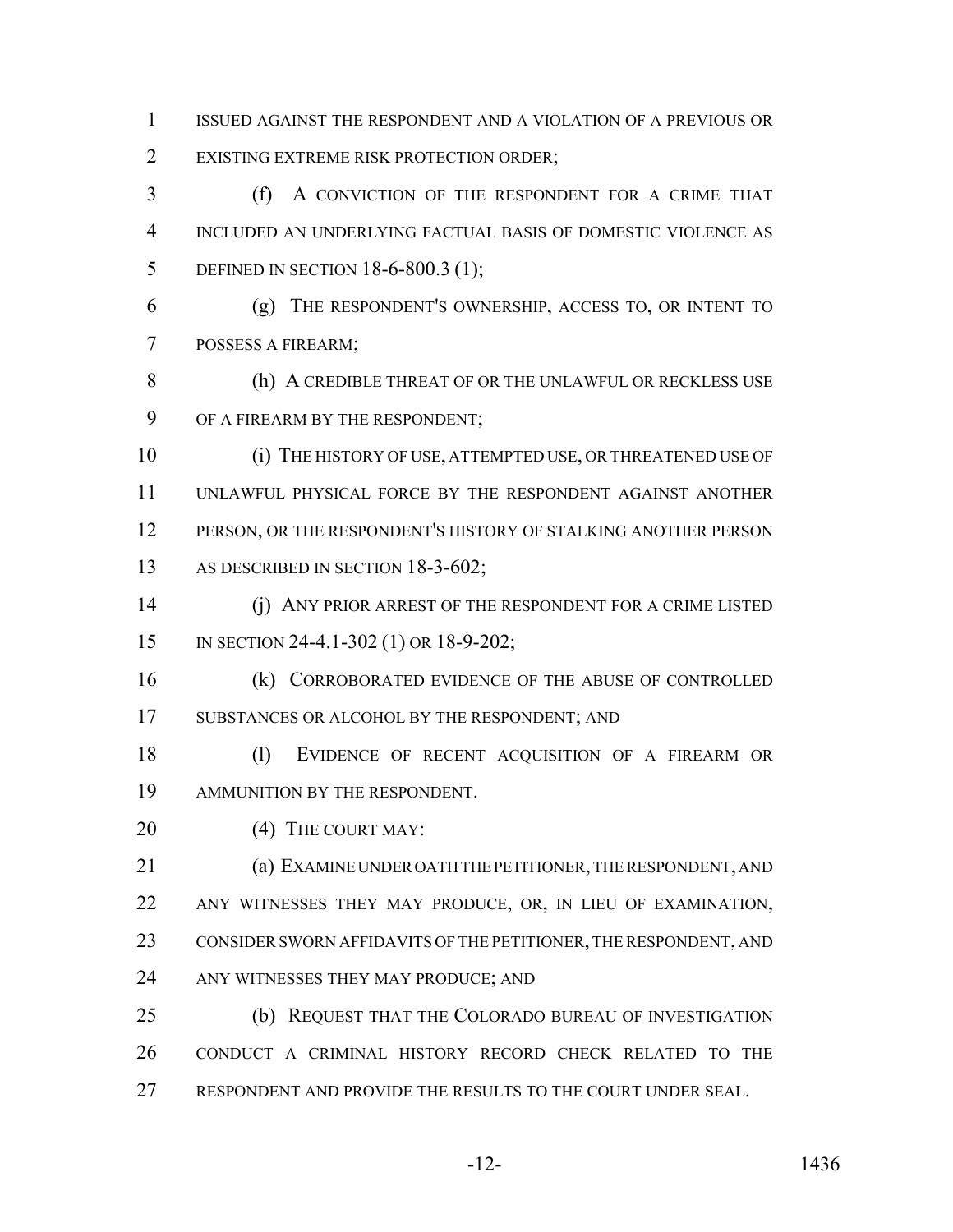(5) THE COURT SHALL ALLOW THE PETITIONER AND RESPONDENT TO PRESENT EVIDENCE AND CROSS-EXAMINE WITNESSES AND BE REPRESENTED BY AN ATTORNEY AT THE HEARING.

 (6) IN A HEARING PURSUANT TO THIS ARTICLE 14.5, THE RULES OF EVIDENCE APPLY TO THE SAME EXTENT AS IN A CIVIL PROTECTION ORDER PROCEEDING PURSUANT TO ARTICLE 14 OF THIS TITLE 13.

 (7) DURING THE HEARING, THE COURT SHALL CONSIDER ANY AVAILABLE MENTAL HEALTH EVALUATION OR CHEMICAL DEPENDENCY EVALUATION PROVIDED TO THE COURT.

 (8) BEFORE ISSUING A CONTINUING EXTREME RISK PROTECTION ORDER, THE COURT SHALL CONSIDER WHETHER THE RESPONDENT MEETS THE STANDARD FOR A COURT-ORDERED EVALUATION FOR PERSONS WITH MENTAL HEALTH DISORDERS PURSUANT TO SECTION 27-65-106. IF THE COURT DETERMINES THAT THE RESPONDENT MEETS THE STANDARD, THEN, IN ADDITION TO ISSUING AN EXTREME RISK PROTECTION ORDER, THE COURT MAY ORDER MENTAL HEALTH TREATMENT AND EVALUATION 17 AUTHORIZED PURSUANT TO SECTION 27-65-106 (6).

(9) AN EXTREME RISK PROTECTION ORDER MUST INCLUDE:

 (a) A STATEMENT OF THE GROUNDS SUPPORTING THE ISSUANCE OF 20 THE ORDER;

(b) THE DATE AND TIME THE ORDER WAS ISSUED;

**(c)** THE DATE AND TIME THE ORDER EXPIRES;

23 (d) THE ADDRESS OF THE COURT IN WHICH ANY RESPONSIVE PLEADING SHOULD BE FILED;

 (e) THE REQUIREMENTS FOR RELINQUISHMENT OF A FIREARM PURSUANT TO SECTION 13-14.5-109; AND

27 (f) THE FOLLOWING STATEMENT: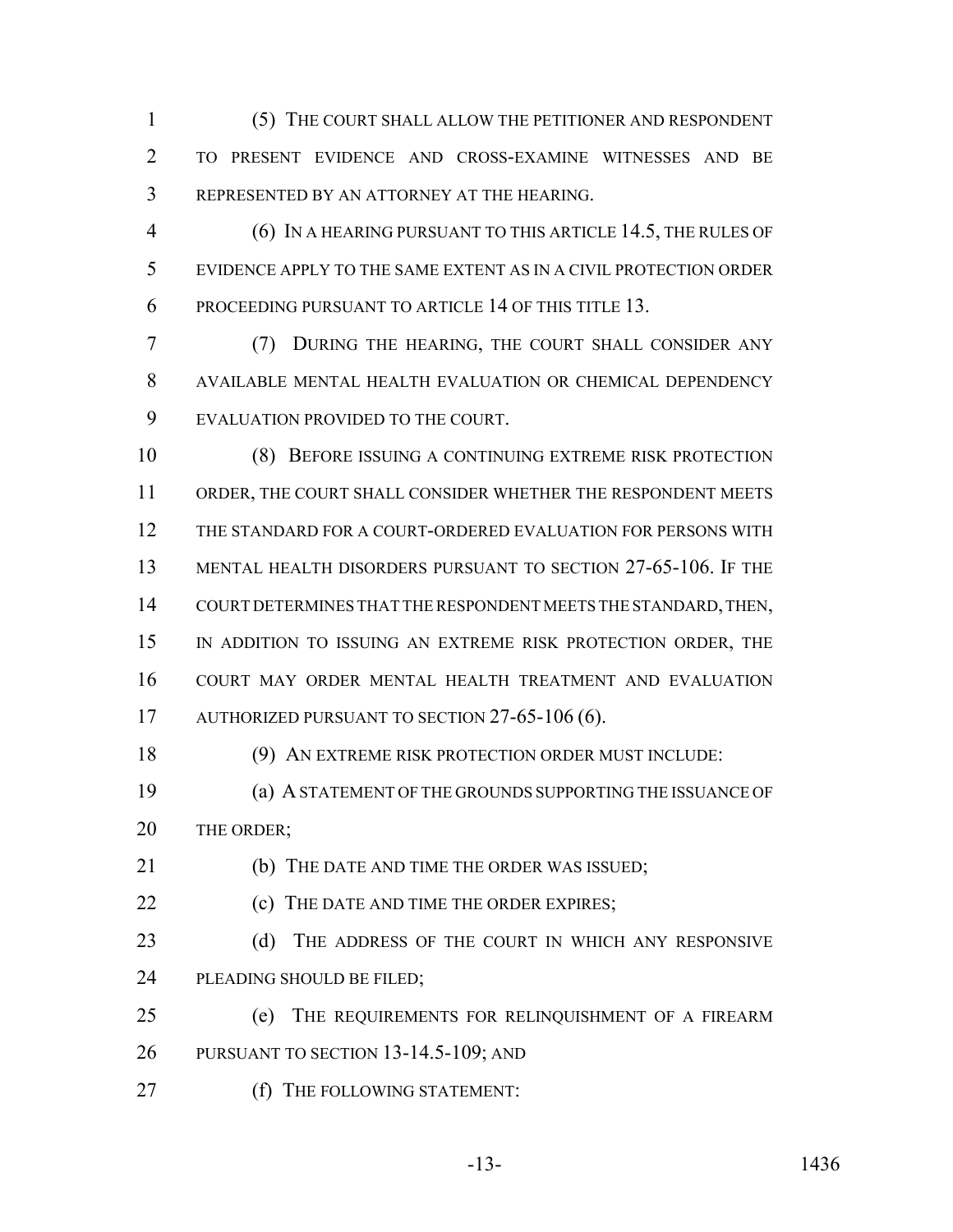TO THE SUBJECT OF THIS EXTREME RISK PROTECTION ORDER: THIS ORDER WILL LAST UNTIL THE DATE AND TIME NOTED ABOVE. IF YOU HAVE NOT DONE SO ALREADY, YOU MUST IMMEDIATELY SURRENDER ANY FIREARMS IN YOUR CUSTODY, CONTROL, OR POSSESSION AND ANY CONCEALED CARRY PERMIT ISSUED TO YOU. YOU MAY NOT HAVE IN YOUR CUSTODY OR CONTROL A FIREARM OR PURCHASE, POSSESS, RECEIVE, OR ATTEMPT TO PURCHASE OR RECEIVE A FIREARM WHILE THIS ORDER IS IN EFFECT. YOU HAVE THE RIGHT TO REQUEST ONE HEARING TO TERMINATE THIS ORDER DURING THE PERIOD THAT THIS ORDER IS IN EFFECT, STARTING FROM THE DATE OF THIS ORDER AND CONTINUING THROUGH ANY RENEWALS. YOU MAY SEEK THE ADVICE OF 14 AN ATTORNEY AS TO ANY MATTER CONNECTED WITH THIS ORDER.

 (10) WHEN THE COURT ISSUES AN EXTREME RISK PROTECTION ORDER, THE COURT SHALL INFORM THE RESPONDENT THAT HE OR SHE IS ENTITLED TO REQUEST TERMINATION OF THE ORDER IN THE MANNER PRESCRIBED BY SECTION 13-14.5-108. THE COURT SHALL PROVIDE THE RESPONDENT WITH A FORM TO REQUEST A TERMINATION HEARING.

21 (11) (a) IF THE COURT ISSUES AN EXTREME RISK PROTECTION ORDER, THE COURT SHALL STATE THE PARTICULAR REASONS FOR THE COURT'S ISSUANCE.

 (b) IF THE COURT DENIES THE ISSUANCE OF AN EXTREME RISK PROTECTION ORDER, THE COURT SHALL STATE THE PARTICULAR REASONS FOR THE COURT'S DENIAL.

**13-14.5-106. Service of protection orders.** (1) AN EXTREME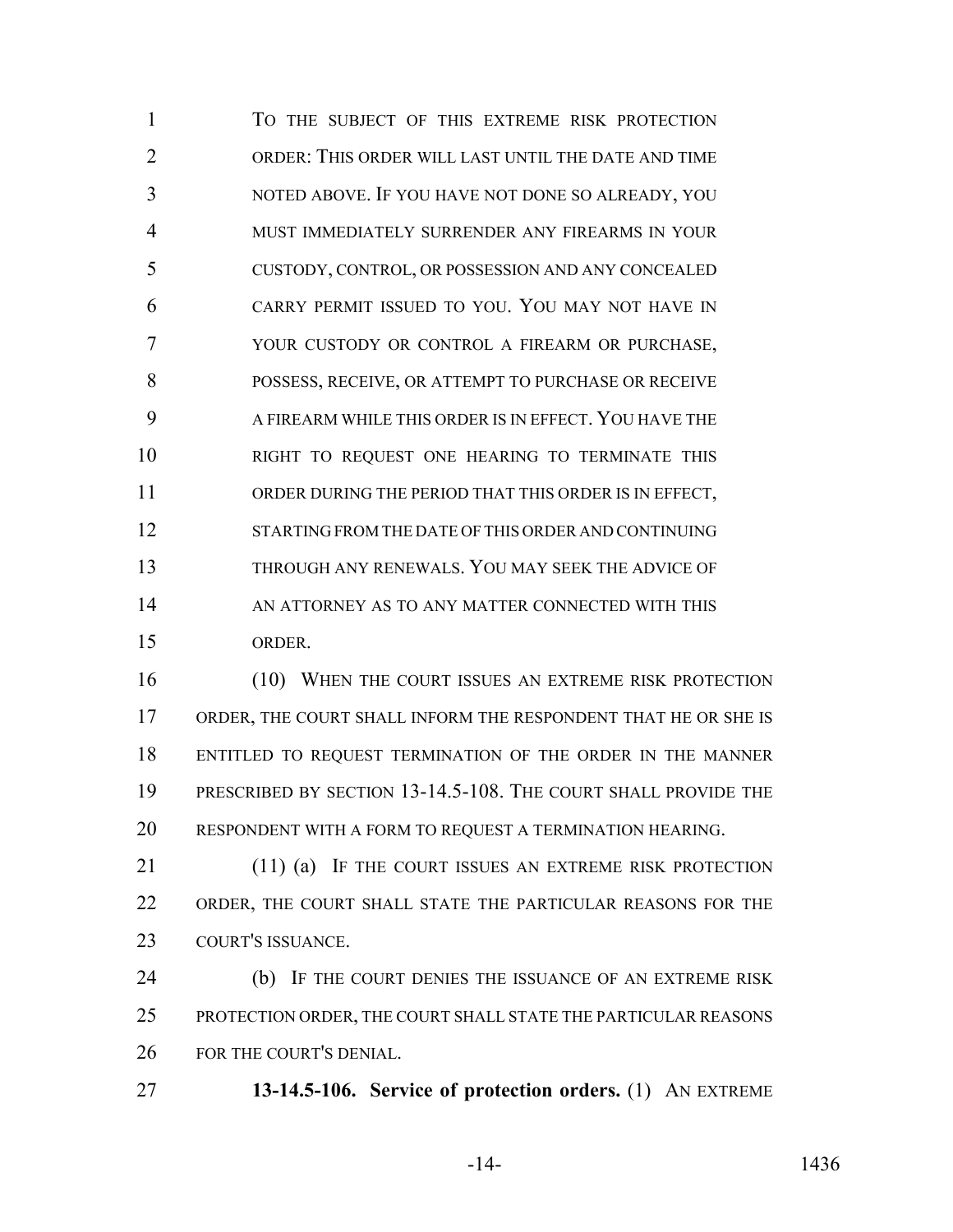RISK PROTECTION ORDER ISSUED PURSUANT TO SECTION 13-14.5-105 MUST BE SERVED PERSONALLY UPON THE RESPONDENT, EXCEPT AS OTHERWISE PROVIDED IN THIS ARTICLE 14.5.

 (2) THE LAW ENFORCEMENT AGENCY IN THE JURISDICTION WHERE THE RESPONDENT RESIDES OR WHERE THE FIREARMS ARE LOCATED SHALL SERVE THE RESPONDENT PERSONALLY.

 (3) THE COURT CLERK SHALL FORWARD A COPY OF THE EXTREME RISK PROTECTION ORDER ISSUED PURSUANT TO THIS ARTICLE 14.5 ON OR BEFORE THE NEXT COURT DAY TO THE LAW ENFORCEMENT AGENCY SPECIFIED IN THE ORDER FOR SERVICE. SERVICE OF AN ORDER ISSUED PURSUANT TO THIS ARTICLE 14.5 TAKES PRECEDENCE OVER THE SERVICE OF OTHER DOCUMENTS, UNLESS THE OTHER DOCUMENTS ARE OF A SIMILAR EMERGENCY NATURE.

 (4) IF THE LAW ENFORCEMENT AGENCY CANNOT COMPLETE SERVICE UPON THE RESPONDENT WITHIN FIVE DAYS, THE LAW ENFORCEMENT AGENCY SHALL NOTIFY THE PETITIONER. THE PETITIONER SHALL THEN PROVIDE ANY ADDITIONAL INFORMATION REGARDING THE RESPONDENT'S WHEREABOUTS TO THE LAW ENFORCEMENT AGENCY TO EFFECT SERVICE. THE LAW ENFORCEMENT AGENCY MAY REQUEST ADDITIONAL TIME TO ALLOW FOR THE PROPER AND SAFE PLANNING AND EXECUTION OF THE COURT ORDER.

22 (5) IF AN EXTREME RISK PROTECTION ORDER ENTERED BY THE COURT STATES THAT THE RESPONDENT APPEARED IN PERSON BEFORE THE COURT, THE NECESSITY FOR FURTHER SERVICE IS WAIVED, AND PROOF OF 25 SERVICE OF THAT ORDER IS NOT NECESSARY.

**(6)** IF THE COURT PREVIOUSLY ENTERED AN ORDER ALLOWING 27 SERVICE OF THE NOTICE OF HEARING AND PETITION, OR A TEMPORARY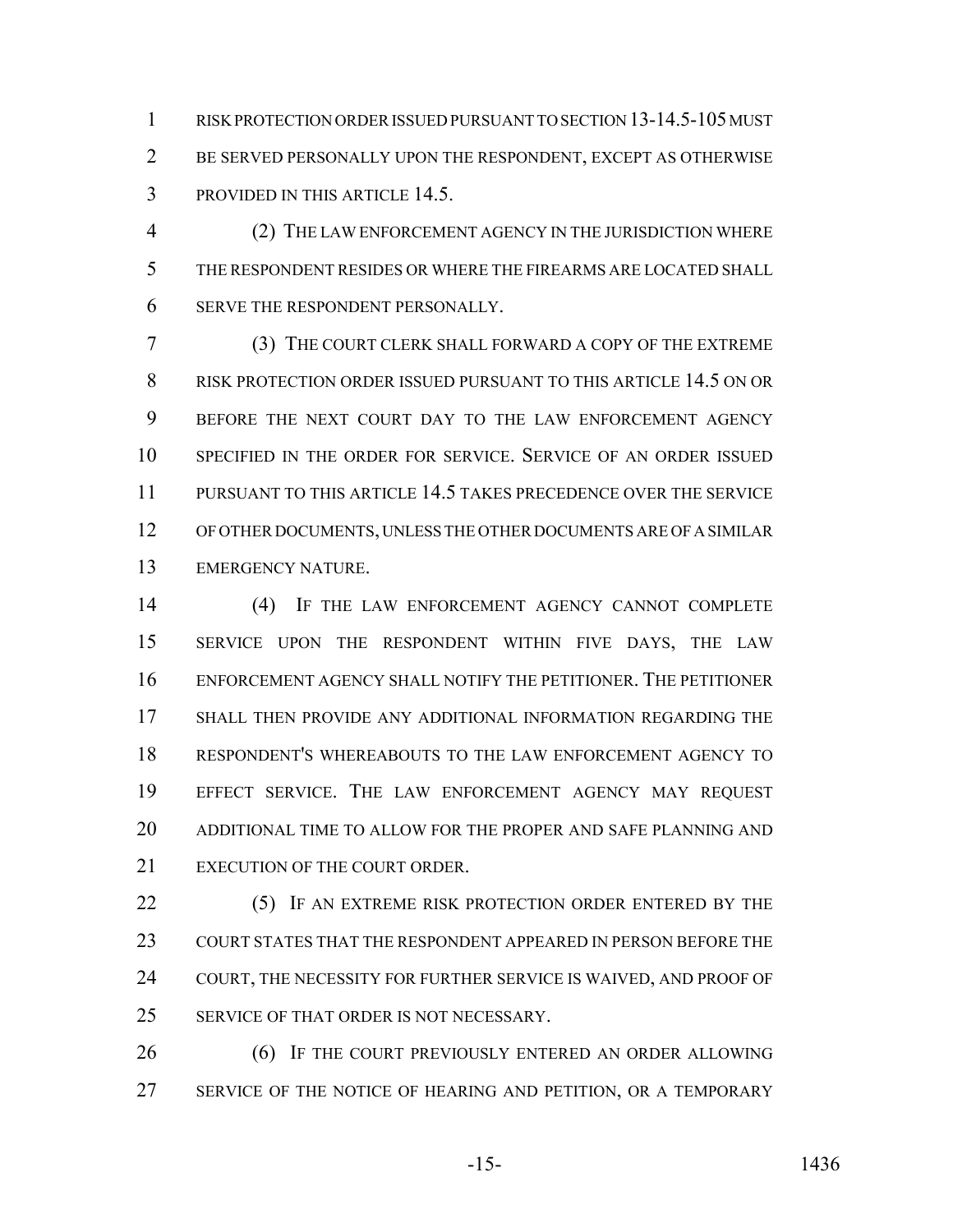EXTREME RISK PROTECTION ORDER, BY PUBLICATION PURSUANT TO 2 SECTION 13-14.5-107, OR, IF THE COURT FINDS THERE ARE NOW GROUNDS TO ALLOW SUCH ALTERNATE SERVICE, THE COURT MAY PERMIT SERVICE BY PUBLICATION OF THE EXTREME RISK PROTECTION ORDER ISSUED PURSUANT TO THIS ARTICLE 14.5 AS PROVIDED IN SECTION 13-14.5-107. THE COURT ORDER MUST STATE WHETHER THE COURT PERMITTED SERVICE BY PUBLICATION. (7) RETURNS OF SERVICE PURSUANT TO THIS ARTICLE 14.5 MUST 9 BE MADE IN ACCORDANCE WITH THE APPLICABLE COURT RULES. **13-14.5-107. Service of process by publication.** (1) THE COURT MAY ORDER SERVICE BY PUBLICATION PURSUANT TO THE CIRCUMSTANCES PERMITTED FOR THE SERVICE BY COLORADO LAW.THE SUMMONS MUST BE ESSENTIALLY IN THE FOLLOWING FORM: 14 IN THE (DISTRICT/COUNTY) COURT OF THE STATE OF 15 COLORADO FOR THE COUNTY OF . . . . . . . . .

- . . . . . . . . . . . . . . ., PETITIONER
- VS.
- 18 . . . . . . . . . . . . . . . RESPONDENT
- 19 THE STATE OF COLORADO TO . . . . . . . . . (RESPONDENT):
- 20 YOU ARE HEREBY SUMMONED TO APPEAR ON THE . . . . DAY
- 21  $OF \ldots$ ,  $(YEAR) \ldots$ ,  $AT \ldots$ ,  $A.M./P.M.,$  AND RESPOND TO 22 THE PETITION. IF YOU FAIL TO RESPOND, AN EXTREME RISK PROTECTION ORDER MAY BE ISSUED AGAINST YOU 24 PURSUANT TO THE PROVISIONS OF ARTICLE 14.5 OF TITLE 13, COLORADO REVISED STATUTES, FOR ONE HUNDRED EIGHTY-TWO DAYS FROM THE DATE YOU ARE REQUIRED TO APPEAR.(A TEMPORARY EXTREME RISK PROTECTION ORDER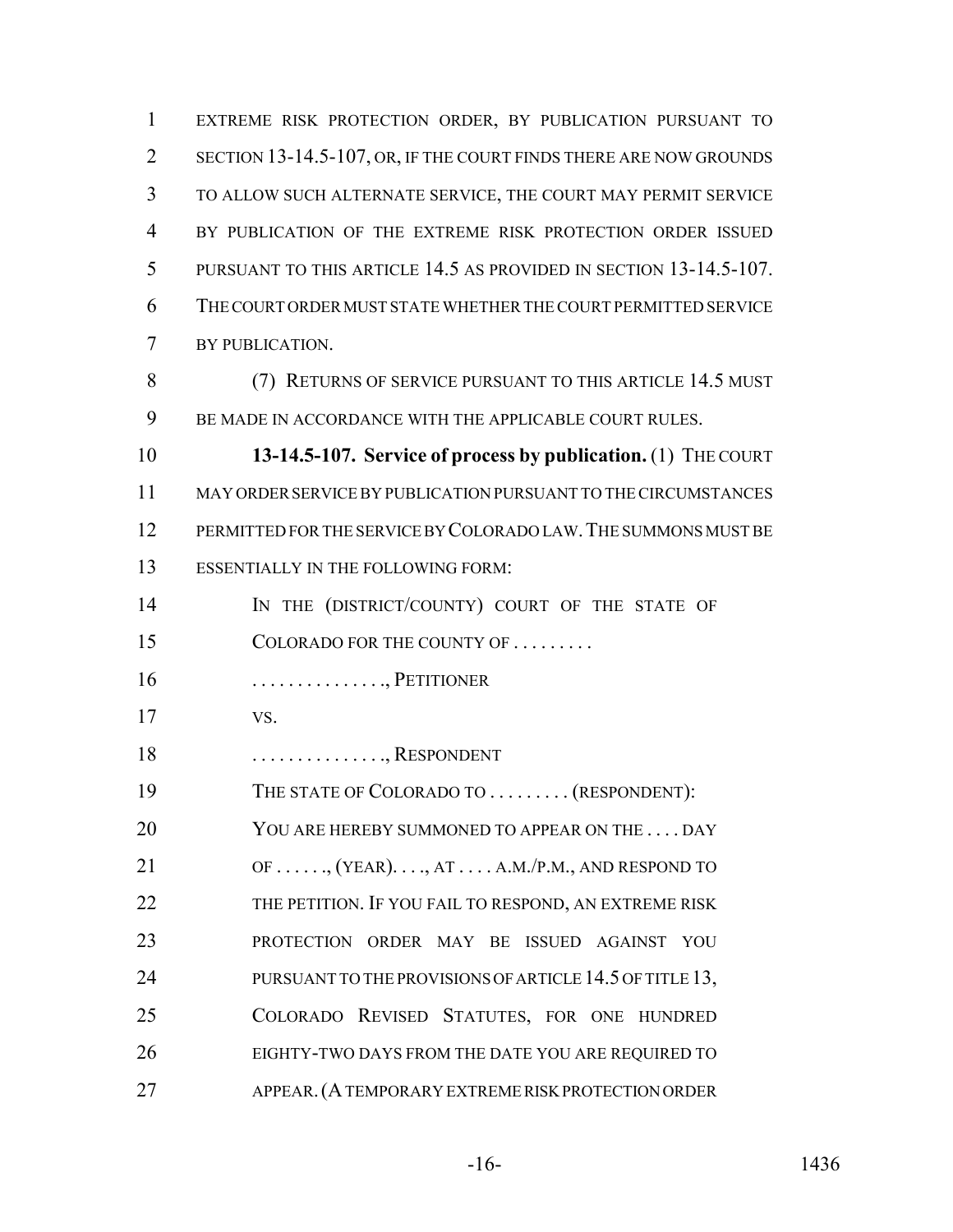HAS BEEN ISSUED AGAINST YOU, RESTRAINING YOU FROM HAVING IN YOUR CUSTODY OR CONTROL ANY FIREARMS OR FROM PURCHASING, POSSESSING, OR RECEIVING OR ATTEMPTING TO PURCHASE OR RECEIVE ANY FIREARMS. YOU MUST SURRENDER TO THE (INSERT NAME OF LAW ENFORCEMENT AGENCY IN THE JURISDICTION WHERE THE RESPONDENT RESIDES OR WHERE THE FIREARMS ARE LOCATED) ALL FIREARMS IN YOUR CUSTODY, CONTROL, OR POSSESSION AND ANY CONCEALED CARRY PERMIT ISSUED, 10 WITHIN TWENTY-FOUR HOURS. A COPY OF THE NOTICE OF HEARING, PETITION, AND TEMPORARY EXTREME RISK PROTECTION ORDER HAS BEEN FILED WITH THE CLERK OF 13 THIS COURT.) A COPY OF THE NOTICE OF HEARING AND PETITION HAS BEEN FILED WITH THE CLERK OF THIS COURT.

. . . . . . . . . . . . . .

PETITIONER

 (2) IF THE COURT ORDERS SERVICE BY PUBLICATION FOR NOTICE OF AN EXTREME RISK PROTECTION ORDER HEARING, IT SHALL ALSO REISSUE THE TEMPORARY EXTREME RISK PROTECTION ORDER PURSUANT TO SECTION 13-14.5-103, IF ISSUED, TO EXPIRE ON THE DATE OF THE EXTREME 21 RISK PROTECTION ORDER HEARING.

22 (3) FOLLOWING COMPLETION OF SERVICE BY PUBLICATION FOR NOTICE OF AN EXTREME RISK PROTECTION ORDER HEARING, IF THE RESPONDENT FAILS TO APPEAR AT THE HEARING, THE COURT MAY ISSUE AN EXTREME RISK PROTECTION ORDER AS PROVIDED IN SECTION 13-14.5-105. **13-14.5-108. Termination or renewal of protection orders.** (1) **Termination.** THE RESPONDENT MAY SUBMIT ONE WRITTEN REQUEST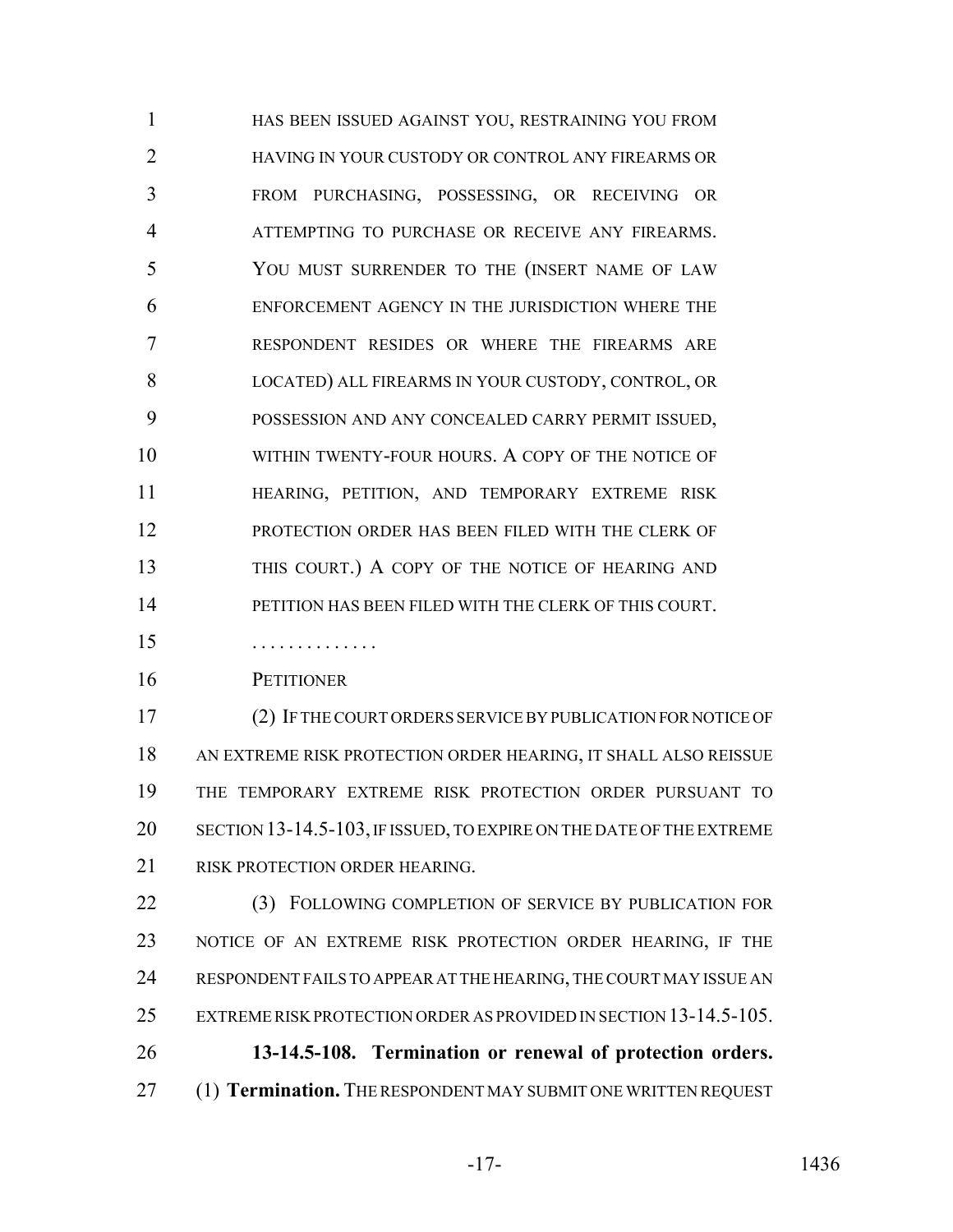FOR A HEARING TO TERMINATE AN EXTREME RISK PROTECTION ORDER ISSUED PURSUANT TO THIS ARTICLE 14.5 FOR THE PERIOD THAT THE ORDER IS IN EFFECT. UPON RECEIPT OF THE REQUEST FOR A HEARING TO TERMINATE AN EXTREME RISK PROTECTION ORDER, THE COURT SHALL SET A DATE FOR A HEARING.NOTICE OF THE REQUEST MUST BE SERVED ON THE PETITIONER. NOTICE OF THE REQUEST MUST BE SERVED ON THE PETITIONER IN ACCORDANCE WITH THE COLORADO RULES OF CIVIL PROCEDURE OR COLORADO RULES OF COUNTY COURT CIVIL PROCEDURE. THE HEARING SHALL OCCUR NO SOONER THAN FOURTEEN DAYS AND NO LATER THAN TWENTY-EIGHT DAYS AFTER THE DATE OF SERVICE OF THE REQUEST UPON THE PETITIONER. THE COURT SHALL TERMINATE THE EXTREME RISK PROTECTION ORDER IF THE PETITIONER DOES NOT ESTABLISH BY CLEAR AND CONVINCING EVIDENCE THAT THE RESPONDENT CONTINUES TO POSE A SIGNIFICANT RISK OF CAUSING PERSONAL INJURY TO SELF OR OTHERS BY HAVING IN HIS OR HER CUSTODY OR CONTROL A FIREARM OR BY PURCHASING, POSSESSING, OR RECEIVING A FIREARM.THE COURT MAY CONSIDER ANY RELEVANT EVIDENCE, INCLUDING EVIDENCE 18 OF THE CONSIDERATIONS LISTED IN SECTION 13-14.5-105 (3).

 (2) **Renewal.** (a) THE COURT SHALL NOTIFY THE PETITIONER OF THE IMPENDING EXPIRATION OF AN EXTREME RISK PROTECTION ORDER SIXTY-THREE CALENDAR DAYS BEFORE THE DATE THAT THE ORDER EXPIRES.

 (b) A PETITIONER, A FAMILY OR HOUSEHOLD MEMBER OF A 24 RESPONDENT, OR A LAW ENFORCEMENT OFFICER OR AGENCY MAY, BY MOTION, REQUEST A RENEWAL OF AN EXTREME RISK PROTECTION ORDER AT ANY TIME WITHIN SIXTY-THREE CALENDAR DAYS BEFORE THE EXPIRATION OF THE ORDER.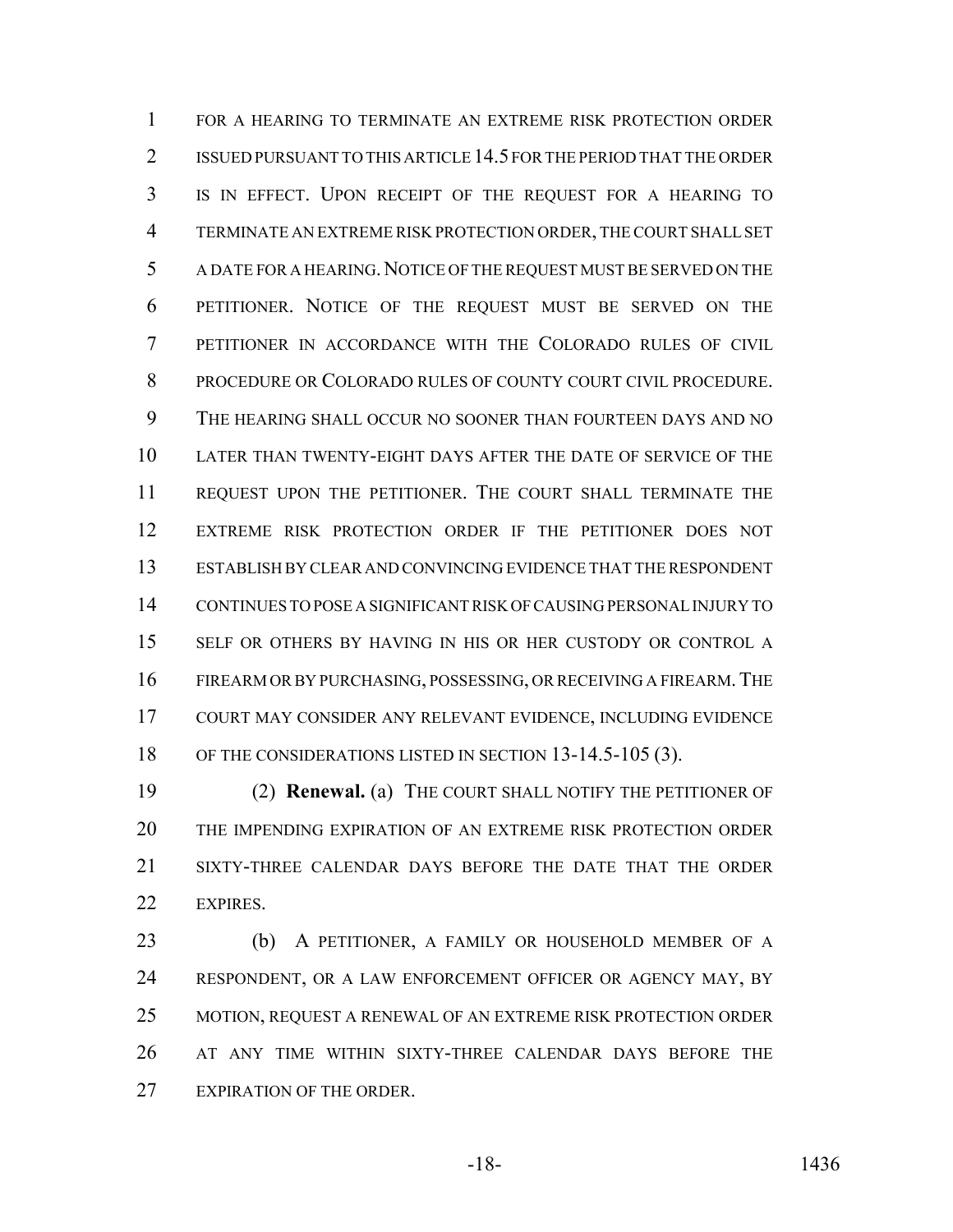(c) UPON RECEIPT OF THE MOTION TO RENEW, THE COURT SHALL ORDER THAT A HEARING BE HELD NOT LATER THAN FOURTEEN DAYS AFTER THE FILING OF THE MOTION TO RENEW. THE COURT MAY SCHEDULE A HEARING BY TELEPHONE IN THE MANNER PRESCRIBED BY SECTION 5 13-14.5-105 (1)(a). THE RESPONDENT MUST BE PERSONALLY SERVED IN THE SAME MANNER PRESCRIBED BY SECTION 13-14.5-105 (1)(b) AND 7  $(1)(c)$ .

8 (d) IN DETERMINING WHETHER TO RENEW AN EXTREME RISK PROTECTION ORDER ISSUED PURSUANT TO THIS SECTION, THE COURT SHALL CONSIDER ALL RELEVANT EVIDENCE AND FOLLOW THE SAME PROCEDURE 11 AS PROVIDED IN SECTION 13-14.5-105.

 (e) IF THE COURT FINDS BY CLEAR AND CONVINCING EVIDENCE THAT, BASED ON THE EVIDENCE PRESENTED PURSUANT TO SECTION 13-14.5-105 (3), THE RESPONDENT CONTINUES TO POSE A SIGNIFICANT RISK OF CAUSING PERSONAL INJURY TO SELF OR OTHERS BY HAVING IN HIS OR HER CUSTODY OR CONTROL A FIREARM OR BY PURCHASING, POSSESSING, OR RECEIVING A FIREARM, THE COURT SHALL RENEW THE ORDER FOR A PERIOD OF TIME THE COURT DEEMS APPROPRIATE, NOT TO EXCEED ONE YEAR.IN THE ORDER, THE COURT SHALL SET A RETURN DATE TO REVIEW THE ORDER NO LATER THAN THIRTY-FIVE DAYS PRIOR TO THE 21 EXPIRATION OF THE ORDER. HOWEVER, IF, AFTER NOTICE, THE MOTION FOR RENEWAL IS UNCONTESTED AND THE PETITIONER SEEKS NO MODIFICATION OF THE ORDER, THE ORDER MAY BE RENEWED ON THE BASIS OF THE PETITIONER'S MOTION OR AFFIDAVIT, SIGNED UNDER OATH AND PENALTY OF PERJURY, STATING THAT THERE HAS BEEN NO MATERIAL CHANGE IN RELEVANT CIRCUMSTANCES SINCE THE ENTRY OF THE ORDER AND STATING THE REASON FOR THE REQUESTED RENEWAL.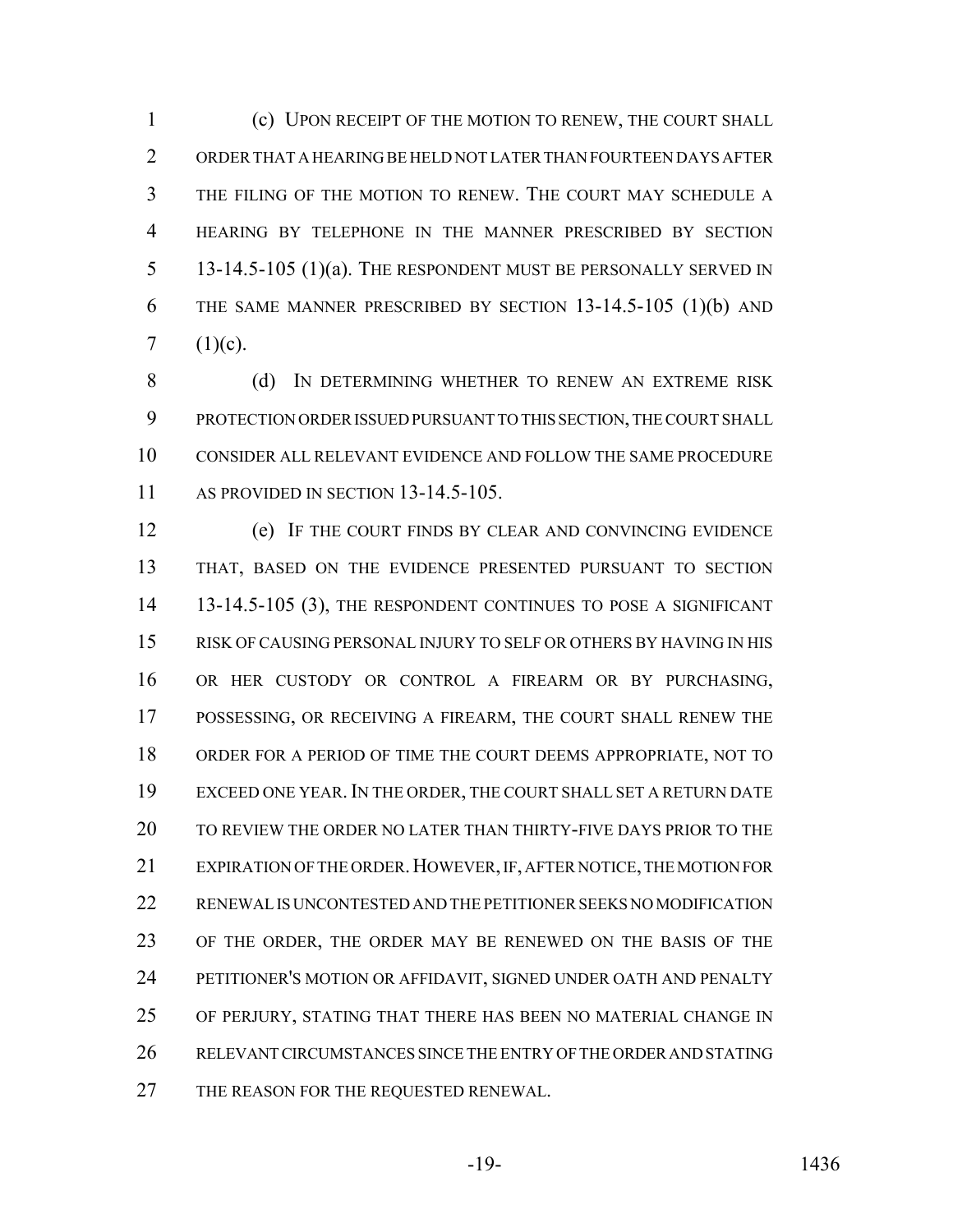**13-14.5-109. Surrender of a firearm.** (1) (a) UPON ISSUANCE OF 2 AN EXTREME RISK PROTECTION ORDER PURSUANT TO THIS ARTICLE 14.5, INCLUDING A TEMPORARY EXTREME RISK PROTECTION ORDER, THE COURT SHALL ORDER THE RESPONDENT TO SURRENDER ALL FIREARMS BY EITHER:

 (I) SELLING OR TRANSFERRING POSSESSION OF THE FIREARM TO A FEDERALLY LICENSED FIREARMS DEALER DESCRIBED IN 18 U.S.C. SEC. 923, AS AMENDED; EXCEPT THAT THIS PROVISION SHALL NOT BE INTERPRETED TO REQUIRE ANY FEDERALLY LICENSED FIREARMS DEALER TO PURCHASE OR ACCEPT POSSESSION OF ANY FIREARM; OR

10 (II) ARRANGING FOR THE STORAGE OF THE FIREARM BY A LAW ENFORCEMENT AGENCY. IF THE RESPONDENT DOES NOT CHOOSE THE 12 OPTION IN SUBSECTION (1)(a)(I) OF THIS SECTION, A LOCAL LAW ENFORCEMENT AGENCY SHALL STORE THE FIREARM.

 (b) THE COURT SHALL ORDER THE RESPONDENT TO SURRENDER ANY CONCEALED CARRY PERMIT TO THE LAW ENFORCEMENT OFFICER SERVING THE EXTREME RISK PROTECTION ORDER.

 (2) (a) THE LAW ENFORCEMENT AGENCY SERVING ANY EXTREME RISK PROTECTION ORDER PURSUANT TO THIS ARTICLE 14.5, INCLUDING A TEMPORARY EXTREME RISK PROTECTION ORDER, IN WHICH THE PETITIONER WAS NOT A LAW ENFORCEMENT AGENCY OR OFFICER, SHALL REQUEST THAT THE RESPONDENT IMMEDIATELY SURRENDER ALL FIREARMS IN HIS OR HER CUSTODY, CONTROL, OR POSSESSION AND ANY CONCEALED CARRY PERMIT ISSUED TO THE RESPONDENT AND CONDUCT ANY SEARCH 24 PERMITTED BY LAW FOR SUCH FIREARMS OR PERMIT. AFTER THE LAW ENFORCEMENT AGENCY OR OFFICER HAS CUSTODY OF THE FIREARMS, THE RESPONDENT MAY INFORM THE LAW ENFORCEMENT OFFICER OF HIS OR HER PREFERENCE FOR SALE, TRANSFER, OR STORAGE OF THE FIREARMS AS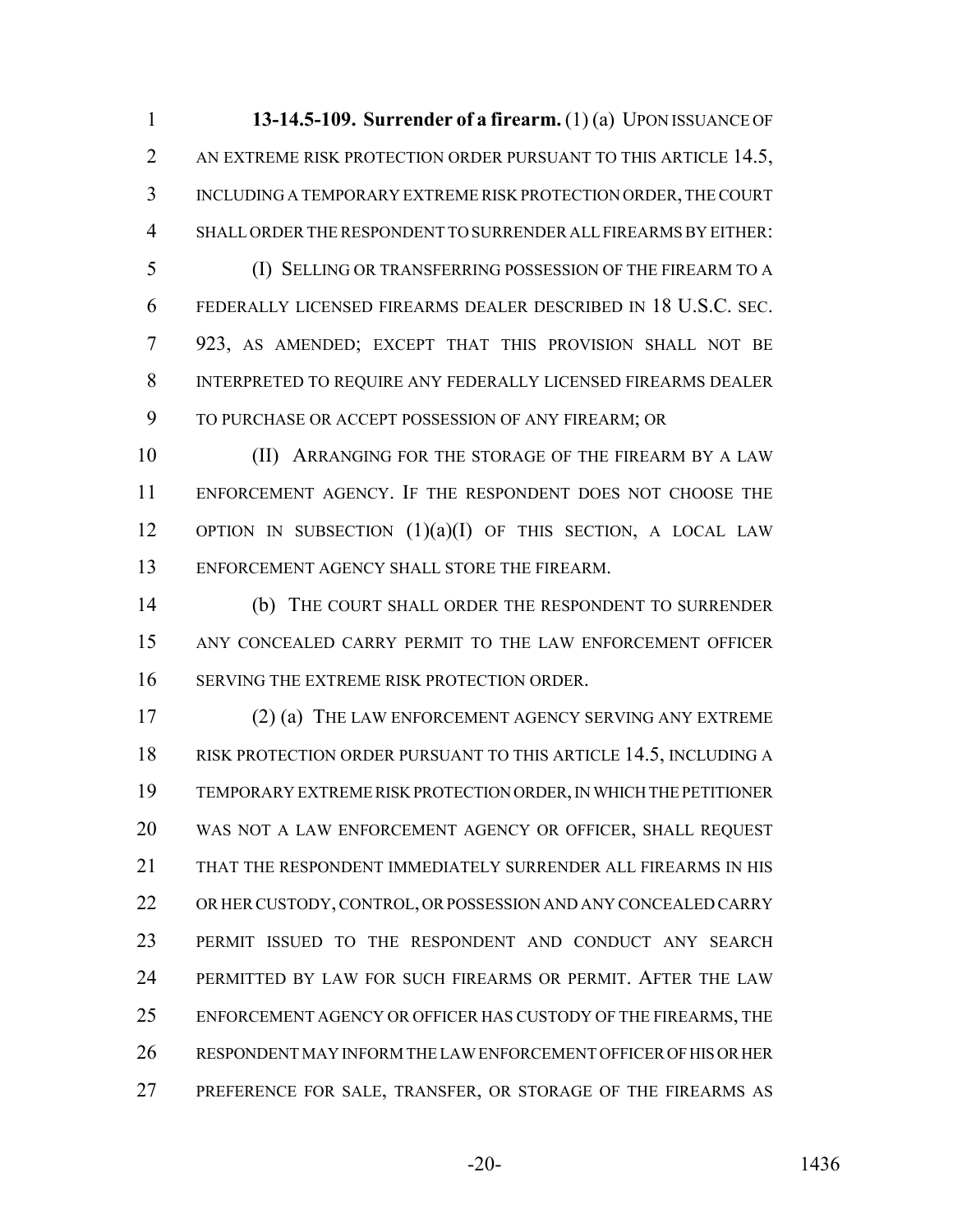1 SPECIFIED IN SUBSECTION (1) OF THIS SECTION. IF THE RESPONDENT ELECTS TO SELL OR TRANSFER THE FIREARMS TO A FEDERALLY LICENSED FIREARMS DEALER DESCRIBED IN 18 U.S.C. SEC. 923, AS AMENDED, THE LAW ENFORCEMENT OFFICER OR AGENCY SHALL MAINTAIN CUSTODY OF THE FIREARMS UNTIL THEY ARE SOLD OR TRANSFERRED PURSUANT TO SUBSECTION (1)(a)(I) OF THIS SECTION. THE LAW ENFORCEMENT OFFICER SHALL TAKE POSSESSION OF ALL FIREARMS AND ANY SUCH PERMIT BELONGING TO THE RESPONDENT THAT ARE SURRENDERED, IN PLAIN SIGHT, OR DISCOVERED PURSUANT TO A LAWFUL SEARCH. ALTERNATIVELY, IF PERSONAL SERVICE BY THE LAW ENFORCEMENT AGENCY IS NOT POSSIBLE, OR NOT REQUIRED BECAUSE THE RESPONDENT WAS PRESENT AT THE EXTREME RISK PROTECTION ORDER HEARING, THE RESPONDENT SHALL SURRENDER THE FIREARMS AND ANY CONCEALED CARRY PERMIT WITHIN TWENTY-FOUR HOURS AFTER BEING SERVED WITH THE ORDER BY ALTERNATE SERVICE OR WITHIN TWENTY-FOUR HOURS AFTER THE HEARING AT WHICH THE RESPONDENT WAS PRESENT.

 (b) IF THE PETITIONER FOR AN EXTREME RISK PROTECTION ORDER IS A LAW ENFORCEMENT AGENCY OR OFFICER, THE LAW ENFORCEMENT OFFICER SERVING THE EXTREME RISK PROTECTION ORDER SHALL TAKE CUSTODY OF THE RESPONDENT'S FIREARMS PURSUANT TO THE SEARCH WARRANT FOR FIREARMS POSSESSED BY A DANGEROUS PERSON IF A WARRANT WAS OBTAINED.IF THE LAW ENFORCEMENT AGENCY DID OBTAIN A SEARCH WARRANT FOR FIREARMS POSSESSED BY A DANGEROUS PERSON, THE LAW ENFORCEMENT OFFICER SHALL REQUEST THAT THE RESPONDENT IMMEDIATELY SURRENDER ALL FIREARMS IN HIS OR HER CUSTODY, CONTROL, OR POSSESSION AND ANY CONCEALED CARRY PERMIT ISSUED TO THE RESPONDENT AND CONDUCT ANY SEARCH PERMITTED BY LAW FOR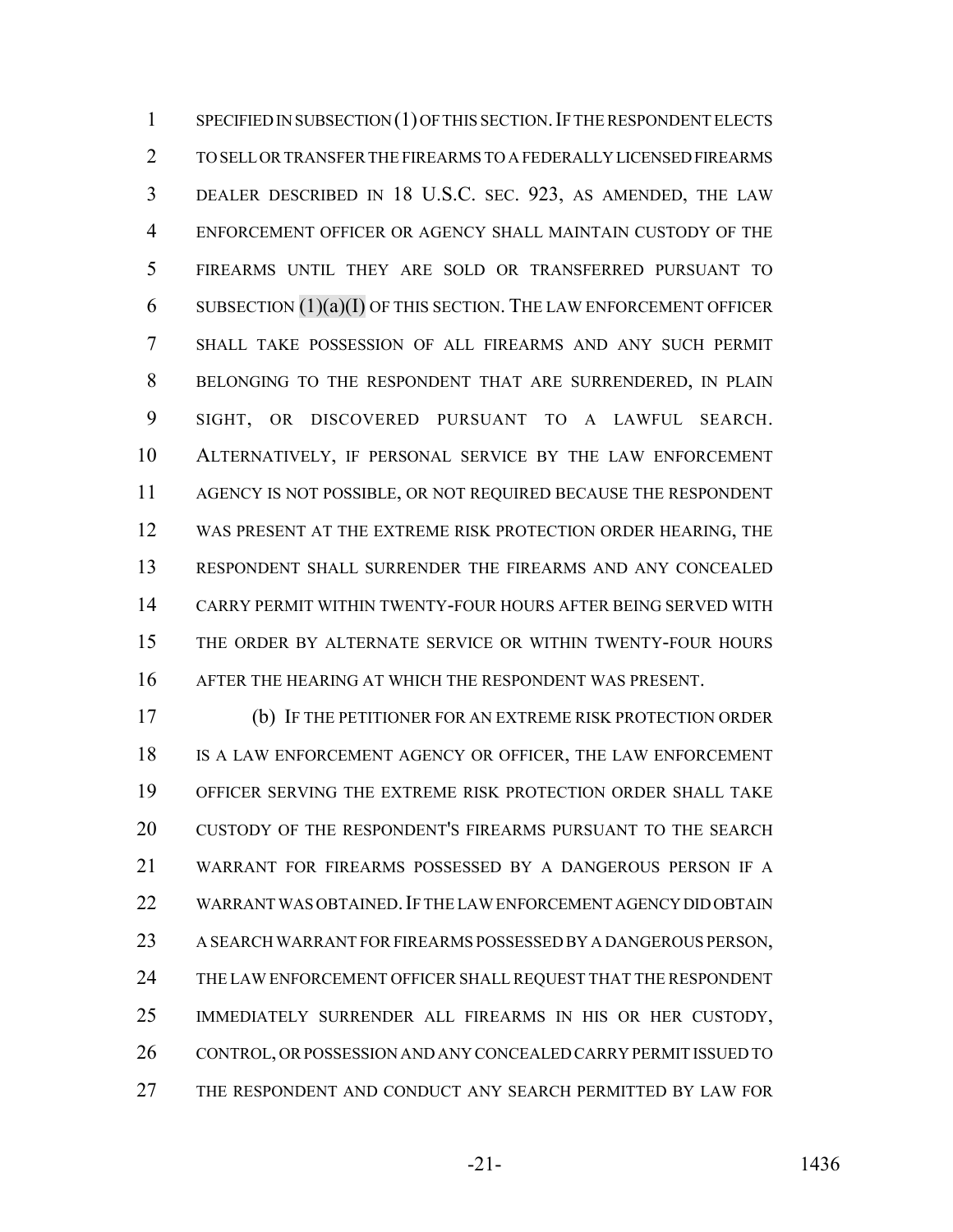SUCH FIREARMS OR PERMIT. AFTER THE LAW ENFORCEMENT AGENCY OR OFFICER HAS CUSTODY OF THE FIREARMS, THE RESPONDENT MAY INFORM THE LAW ENFORCEMENT OFFICER OF HIS OR HER PREFERENCE FOR SALE, TRANSFER, OR STORAGE OF THE FIREARMS AS SPECIFIED IN SECTION 13-14-105.5 (2)(c). THE LAW ENFORCEMENT OFFICER SHALL REQUEST THAT THE RESPONDENT IMMEDIATELY SURRENDER ANY CONCEALED CARRY PERMIT ISSUED TO THE RESPONDENT AND CONDUCT ANY SEARCH PERMITTED BY LAW FOR THE PERMIT.

 (3) AT THE TIME OF SURRENDER OR TAKING CUSTODY PURSUANT TO SECTION 16-3-301.5, A LAW ENFORCEMENT OFFICER TAKING POSSESSION OF A FIREARM OR A CONCEALED CARRY PERMIT SHALL ISSUE A RECEIPT IDENTIFYING ALL FIREARMS AND ANY PERMIT THAT HAVE BEEN SURRENDERED OR TAKEN CUSTODY OF AND PROVIDE A COPY OF THE RECEIPT TO THE RESPONDENT. WITHIN SEVENTY-TWO HOURS AFTER SERVICE OF THE ORDER, THE OFFICER SERVING THE ORDER SHALL FILE THE ORIGINAL RECEIPT WITH THE COURT AND SHALL ENSURE THAT HIS OR HER 17 LAW ENFORCEMENT AGENCY RETAINS A COPY OF THE RECEIPT, OR, IF THE OFFICER DID NOT TAKE CUSTODY OF ANY FIREARMS, SHALL FILE A STATEMENT TO THAT EFFECT WITH THE COURT.

20 (4) UPON THE SWORN STATEMENT OR TESTIMONY OF THE PETITIONER OR OF ANY LAW ENFORCEMENT OFFICER ALLEGING THAT THERE IS PROBABLE CAUSE TO BELIEVE THE RESPONDENT HAS FAILED TO COMPLY WITH THE SURRENDER OF FIREARMS AS REQUIRED BY AN ORDER ISSUED PURSUANT TO THIS ARTICLE 14.5, THE COURT SHALL DETERMINE WHETHER PROBABLE CAUSE EXISTS TO BELIEVE THAT THE RESPONDENT HAS FAILED TO SURRENDER ALL FIREARMS IN HIS OR HER CUSTODY, 27 CONTROL, OR POSSESSION. IF PROBABLE CAUSE EXISTS, THE COURT SHALL

-22- 1436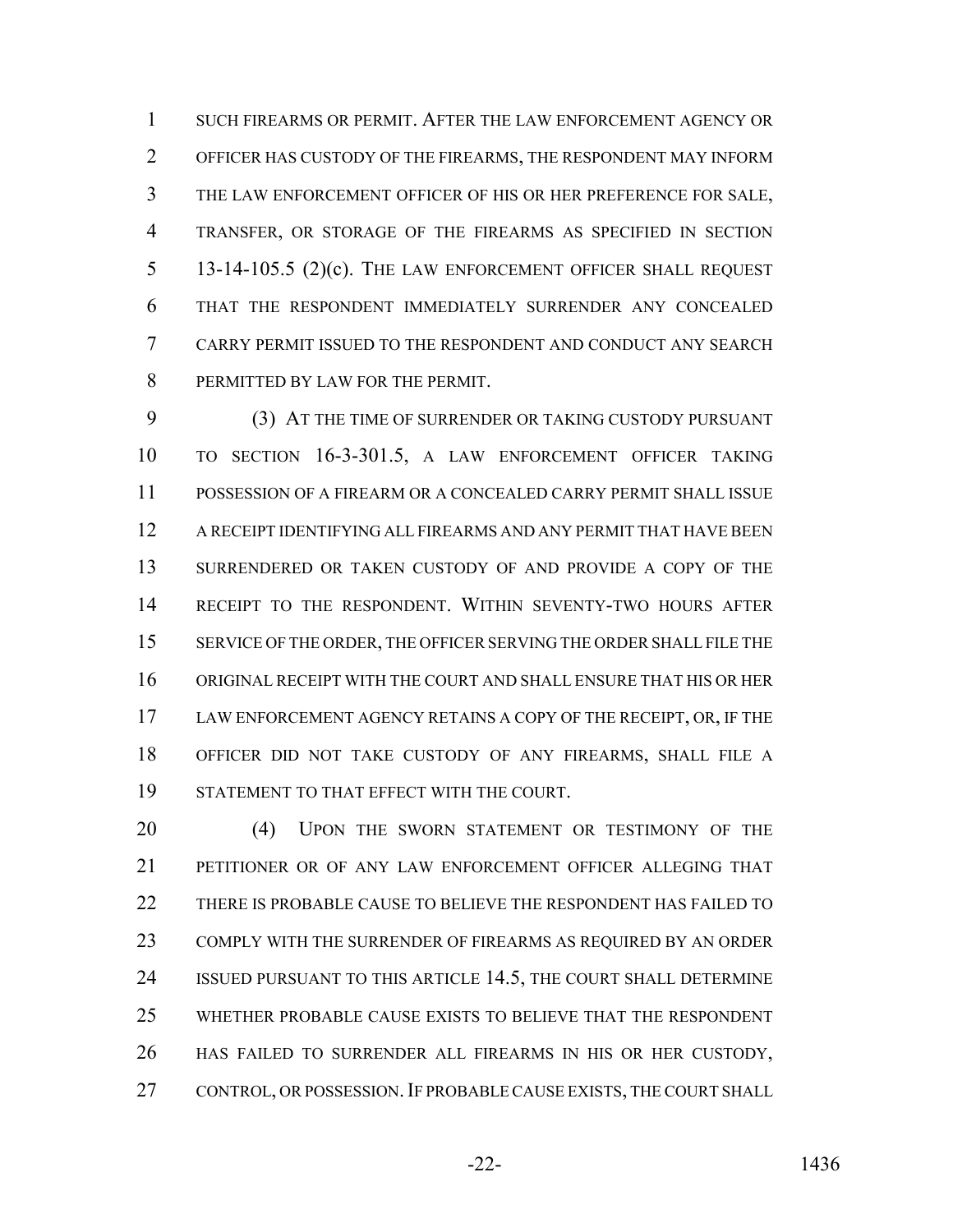ISSUE A SEARCH WARRANT THAT STATES WITH PARTICULARITY THE PLACES TO BE SEARCHED AND THE ITEMS TO BE TAKEN CUSTODY OF.

 (5) IF A PERSON OTHER THAN THE RESPONDENT CLAIMS TITLE TO ANY FIREARMS SURRENDERED OR TAKEN CUSTODY OF PURSUANT TO SECTION 16-3-301.5 PURSUANT TO THIS SECTION AND HE OR SHE IS DETERMINED BY THE LAW ENFORCEMENT AGENCY TO BE THE LAWFUL OWNER OF THE FIREARM, THE FIREARM SHALL BE RETURNED TO HIM OR HER IF:

 (a) THE FIREARM IS REMOVED FROM THE RESPONDENT'S CUSTODY, CONTROL, OR POSSESSION, AND THE LAWFUL OWNER AGREES TO STORE THE FIREARM SO THAT THE RESPONDENT DOES NOT HAVE ACCESS TO OR 12 CONTROL OF THE FIREARM; AND

 (b) THE FIREARM IS NOT OTHERWISE UNLAWFULLY POSSESSED BY THE LAWFUL OWNER.

 (6) UPON THE ISSUANCE OF A ONE-HUNDRED-EIGHTY-TWO-DAY EXTREME RISK PROTECTION ORDER, THE COURT SHALL ORDER A NEW HEARING DATE AND REQUIRE THE RESPONDENT TO APPEAR NOT LATER THAN THREE COURT DAYS AFTER THE ISSUANCE OF THE ORDER. THE COURT SHALL REQUIRE A SHOWING THAT THE PERSON SUBJECT TO THE ORDER HAS SURRENDERED ANY FIREARMS IN HIS OR HER CUSTODY, CONTROL, OR POSSESSION WITHOUT VIOLATING THE RESPONDENT'S RIGHT AGAINST SELF-INCRIMINATION. THE COURT MAY DISMISS THE HEARING UPON A SATISFACTORY SHOWING THAT THE RESPONDENT IS IN COMPLIANCE WITH THE ORDER.

 (7) THE PEACE OFFICERS STANDARDS AND TRAINING BOARD SHALL DEVELOP MODEL POLICIES AND PROCEDURES BY DECEMBER 1, 2018, REGARDING THE ACCEPTANCE, STORAGE, AND RETURN OF FIREARMS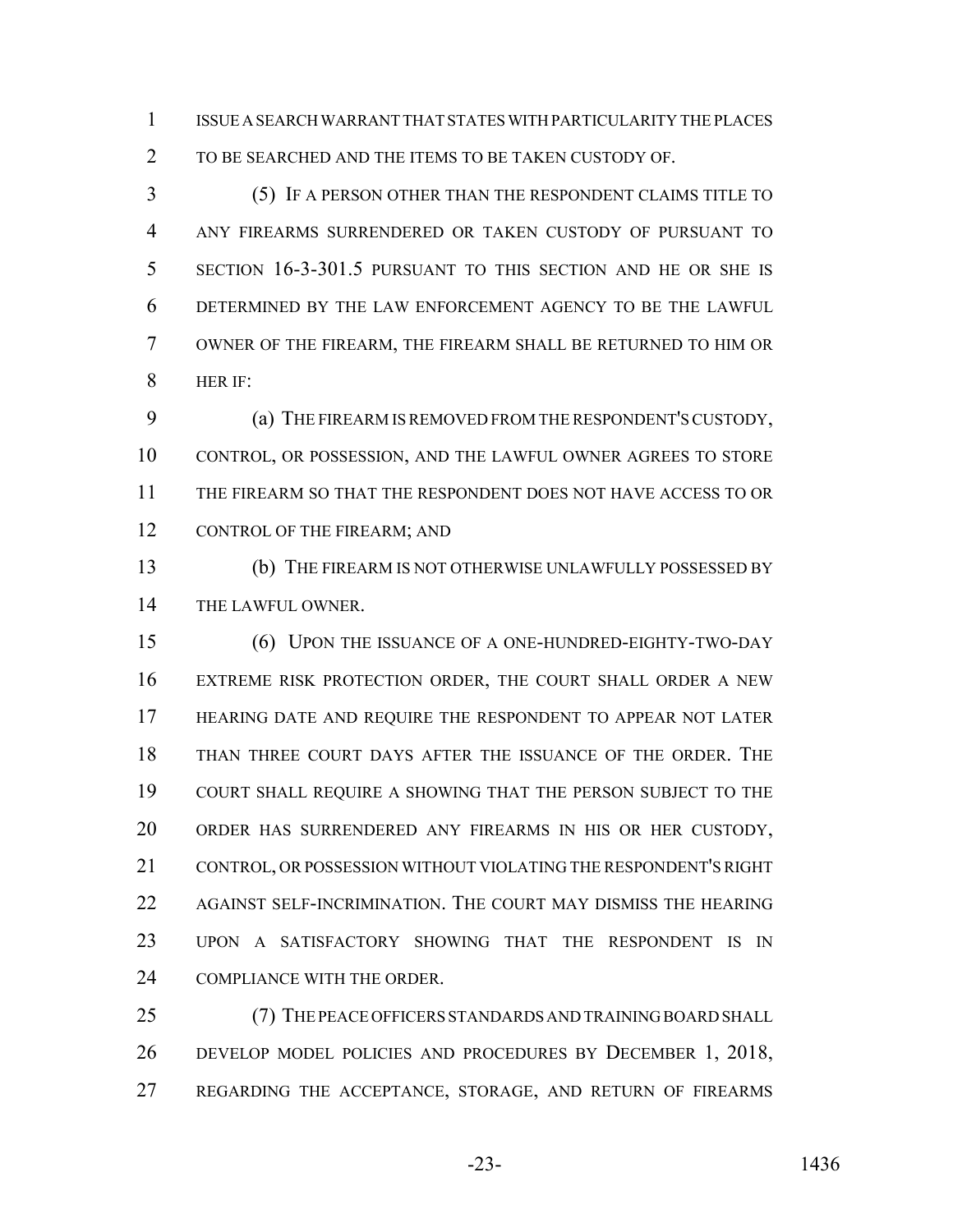1 REQUIRED TO BE SURRENDERED PURSUANT TO THIS ARTICLE 14.5 OR TAKEN CUSTODY OF PURSUANT TO SECTION 16-3-301.5 AND SHALL PROVIDE THOSE MODEL POLICIES AND PROCEDURES TO ALL LAW ENFORCEMENT AGENCIES. EACH LAW ENFORCEMENT AGENCY SHALL ADOPT THE MODEL POLICIES AND PROCEDURES OR ADOPT THEIR OWN POLICIES AND PROCEDURES BY JANUARY 1, 2019.

 **13-14.5-110. Firearms - return - disposal.** (1) IF AN EXTREME RISK PROTECTION ORDER OR TEMPORARY EXTREME RISK PROTECTION ORDER IS TERMINATED OR EXPIRES WITHOUT RENEWAL, A LAW ENFORCEMENT AGENCY HOLDING ANY FIREARM THAT HAS BEEN SURRENDERED PURSUANT TO SECTION 13-14.5-109 OR TAKEN CUSTODY OF 12 PURSUANT TO SECTION 16-3-301.5, OR A FEDERALLY LICENSED FIREARMS DEALER DESCRIBED IN 18 U.S.C. SEC. 923, AS AMENDED, WITH CUSTODY OF A FIREARM, MUST RETURN THE FIREARM REQUESTED BY A RESPONDENT ONLY AFTER CONFIRMING, THROUGH A CRIMINAL HISTORY RECORD CHECK PERFORMED PURSUANT TO SECTION 24-33.5-424, THAT THE RESPONDENT 17 IS CURRENTLY ELIGIBLE TO OWN OR POSSESS A FIREARM UNDER FEDERAL AND STATE LAW AND AFTER CONFIRMING WITH THE COURT THAT THE EXTREME RISK PROTECTION ORDER HAS TERMINATED OR HAS EXPIRED WITHOUT RENEWAL.

 (2) ANY FIREARM SURRENDERED BY A RESPONDENT PURSUANT TO SECTION 13-14.5-109 OR TAKEN CUSTODY OF PURSUANT TO SECTION 16-3-301.5 THAT REMAINS UNCLAIMED BY THE LAWFUL OWNER FOR AT LEAST ONE YEAR FROM THE DATE THE TEMPORARY EXTREME RISK PROTECTION ORDER OR EXTREME RISK PROTECTION ORDER EXPIRED, WHICHEVER IS LATER, SHALL BE DISPOSED OF IN ACCORDANCE WITH THE LAW ENFORCEMENT AGENCY'S POLICIES AND PROCEDURES FOR THE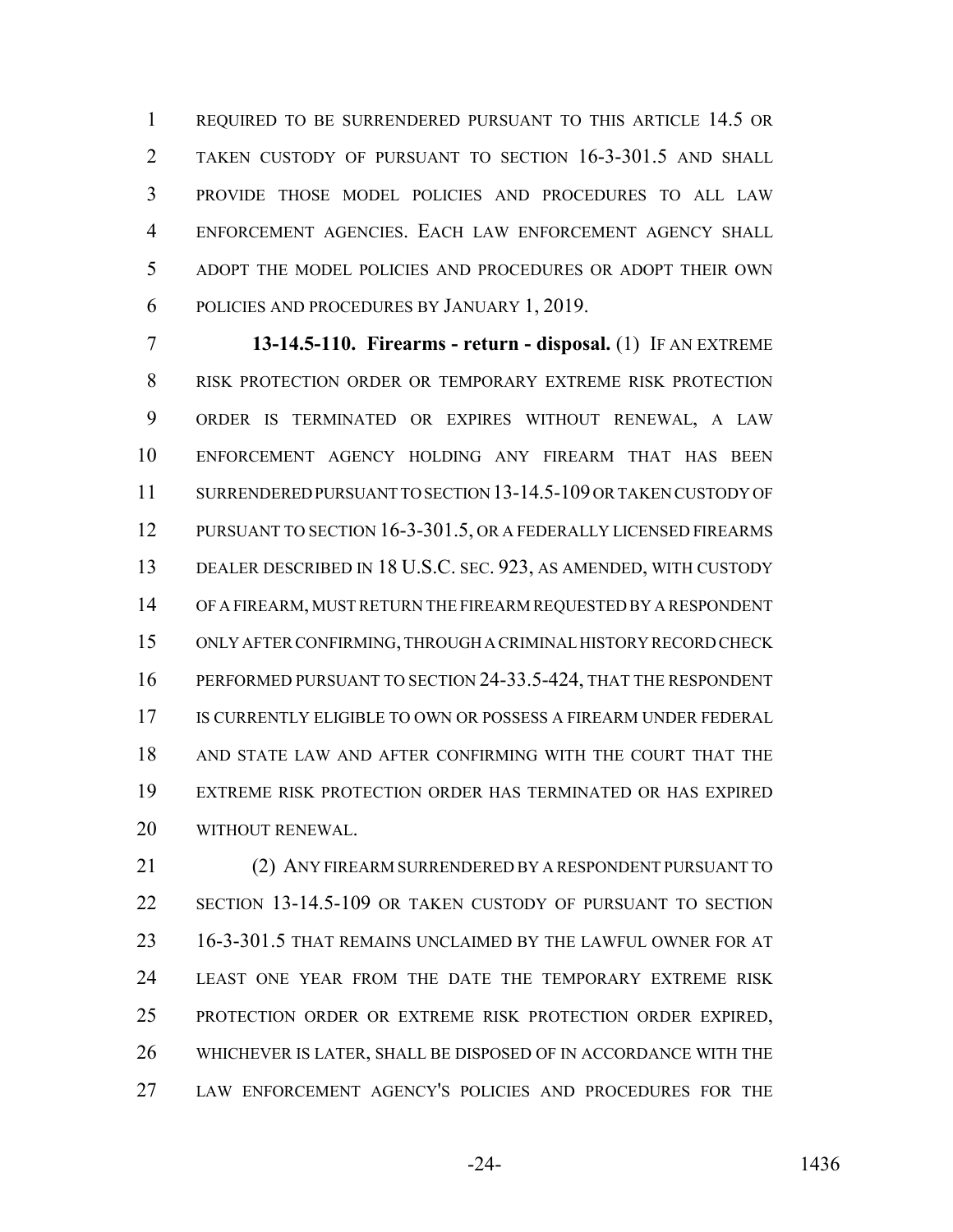DISPOSAL OF FIREARMS IN POLICE CUSTODY.

 **13-14.5-111. Reporting of extreme risk protection orders.** (1) THE COURT CLERK SHALL ENTER ANY EXTREME RISK PROTECTION ORDER OR TEMPORARY EXTREME RISK PROTECTION ORDER ISSUED PURSUANT TO THIS ARTICLE 14.5 INTO A STATEWIDE JUDICIAL INFORMATION SYSTEM ON THE SAME DAY THE ORDER IS ISSUED.

 (2) THE COURT CLERK SHALL FORWARD A COPY OF AN EXTREME RISK PROTECTION ORDER OR TEMPORARY EXTREME RISK PROTECTION ORDER ISSUED PURSUANT TO THIS ARTICLE 14.5 THE SAME DAY THE ORDER IS ISSUED TO THE COLORADO BUREAU OF INVESTIGATION AND THE LAW ENFORCEMENT AGENCY SPECIFIED IN THE ORDER. UPON RECEIPT OF THE 12 COPY OF THE ORDER, THE COLORADO BUREAU OF INVESTIGATION SHALL ENTER THE ORDER INTO THE NATIONAL INSTANT CRIMINAL BACKGROUND CHECK SYSTEM, ANY OTHER FEDERAL OR STATE COMPUTER-BASED SYSTEMS USED BY LAW ENFORCEMENT AGENCIES OR OTHERS TO IDENTIFY PROHIBITED PURCHASERS OF FIREARMS, AND ANY COMPUTER-BASED CRIMINAL INTELLIGENCE INFORMATION SYSTEM AVAILABLE IN THIS STATE USED BY LAW ENFORCEMENT AGENCIES TO LIST OUTSTANDING WARRANTS. THE ORDER MUST REMAIN IN EACH SYSTEM FOR THE PERIOD STATED IN THE ORDER, AND THE LAW ENFORCEMENT AGENCY SHALL ONLY EXPUNGE 21 ORDERS FROM THE SYSTEMS THAT HAVE EXPIRED OR TERMINATED. ENTRY INTO THE COMPUTER-BASED CRIMINAL INTELLIGENCE INFORMATION SYSTEM IS NOTICE TO ALL LAW ENFORCEMENT AGENCIES OF THE EXISTENCE OF THE ORDER. THE ORDER IS FULLY ENFORCEABLE IN ANY 25 COUNTY IN THE STATE.

26 (3) THE ISSUING COURT SHALL, WITHIN THREE COURT DAYS AFTER ISSUANCE OF AN EXTREME RISK PROTECTION ORDER OR A TEMPORARY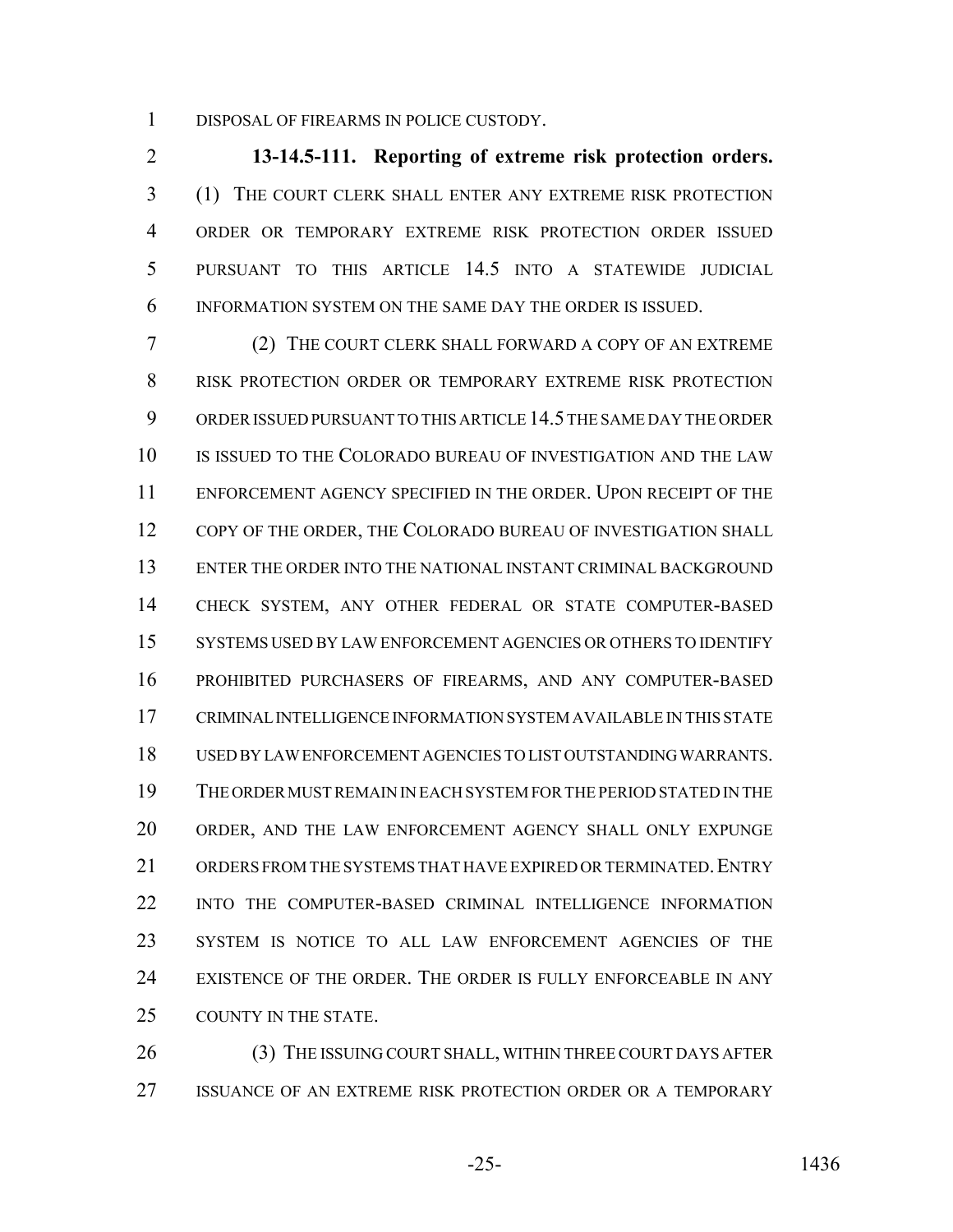EXTREME RISK PROTECTION ORDER, FORWARD ALL IDENTIFYING INFORMATION THE COURT HAS REGARDING THE RESPONDENT, ALONG WITH THE DATE THE ORDER IS ISSUED, TO THE COUNTY SHERIFF IN THE JURISDICTION WHERE THE RESPONDENT RESIDES. UPON RECEIPT OF THE INFORMATION, THE COUNTY SHERIFF SHALL DETERMINE IF THE RESPONDENT HAS A CONCEALED CARRY PERMIT.IF THE RESPONDENT DOES HAVE A CONCEALED CARRY PERMIT, THE ISSUING COUNTY SHERIFF SHALL IMMEDIATELY REVOKE THE PERMIT. THE RESPONDENT MAY REAPPLY FOR A CONCEALED CARRY PERMIT AFTER THE TEMPORARY EXTREME RISK PROTECTION ORDER AND EXTREME RISK PROTECTION ORDER, IF ORDERED, ARE NO LONGER IN EFFECT.

 (4) IF AN EXTREME RISK PROTECTION ORDER IS TERMINATED BEFORE ITS EXPIRATION DATE, THE COURT CLERK SHALL FORWARD, ON THE SAME DAY AS THE TERMINATION ORDER, A COPY OF THE TERMINATION ORDER TO THE COLORADO BUREAU OF INVESTIGATION AND THE APPROPRIATE LAW ENFORCEMENT AGENCY SPECIFIED IN THE TERMINATION ORDER. UPON RECEIPT OF THE ORDER, THE COLORADO BUREAU OF INVESTIGATION AND THE LAW ENFORCEMENT AGENCY SHALL PROMPTLY REMOVE THE ORDER FROM ANY COMPUTER-BASED SYSTEM IN WHICH IT WAS ENTERED PURSUANT TO SUBSECTION (2) OF THIS SECTION.

 **13-14.5-112. Penalties.** ANY PERSON WHO HAS IN HIS OR HER CUSTODY OR CONTROL A FIREARM OR PURCHASES, POSSESSES, OR RECEIVES A FIREARM WITH KNOWLEDGE THAT HE OR SHE IS PROHIBITED 24 FROM DOING SO BY AN EXTREME RISK PROTECTION ORDER OR TEMPORARY EXTREME RISK PROTECTION ORDER ISSUED PURSUANT TO THIS ARTICLE 26 14.5 IS GUILTY OF A CLASS 2 MISDEMEANOR.

**13-14.5-113. Other authority retained.** THIS ARTICLE 14.5 DOES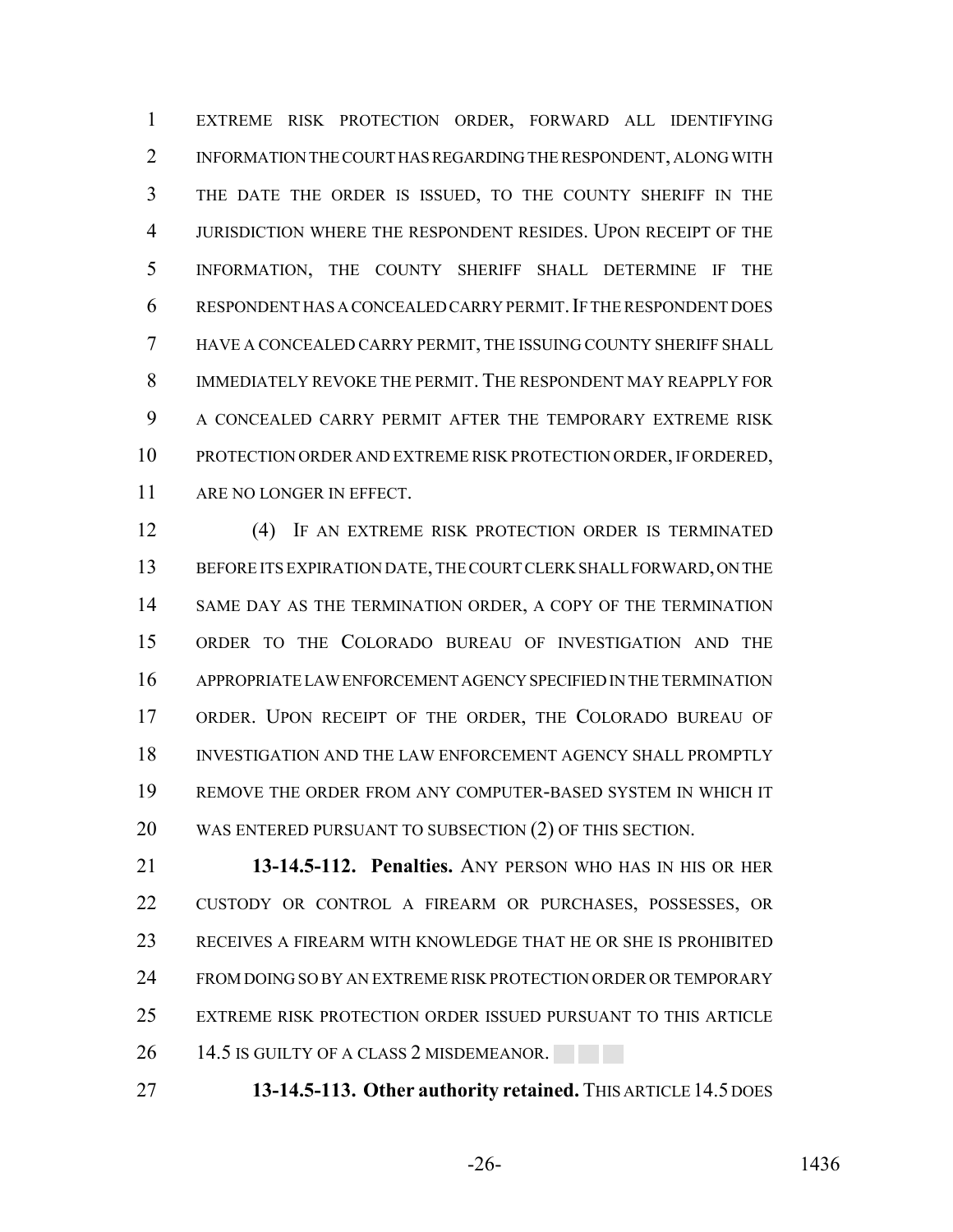1 NOT AFFECT THE ABILITY OF A LAW ENFORCEMENT OFFICER TO REMOVE A FIREARM OR CONCEALED CARRY PERMIT FROM A PERSON OR CONDUCT A SEARCH AND SEIZURE FOR ANY FIREARM PURSUANT TO OTHER LAWFUL AUTHORITY.

 **13-14.5-114. Liability.** EXCEPT AS PROVIDED IN SECTION 13-14.5-112, THIS ARTICLE 14.5 DOES NOT IMPOSE CRIMINAL OR CIVIL LIABILITY ON ANY PERSON OR ENTITY FOR ACTS OR OMISSIONS MADE IN GOOD FAITH RELATED TO OBTAINING AN EXTREME RISK PROTECTION ORDER OR A TEMPORARY EXTREME RISK PROTECTION ORDER, INCLUDING BUT NOT LIMITED TO REPORTING, DECLINING TO REPORT, INVESTIGATING, DECLINING TO INVESTIGATE, FILING, OR DECLINING TO FILE A PETITION 12 PURSUANT TO THIS ARTICLE 14.5.

 **13-14.5-115. Instructional and informational material - definition.** (1) (a) THE STATE COURT ADMINISTRATOR SHALL DEVELOP STANDARD PETITIONS AND EXTREME RISK PROTECTION ORDER FORMS AND TEMPORARY EXTREME RISK PROTECTION ORDER FORMS IN MORE THAN ONE LANGUAGE CONSISTENT WITH STATE JUDICIAL DEPARTMENT PRACTICES. THE STANDARD PETITION AND ORDER FORMS MUST BE USED AFTER JANUARY 1, 2019, FOR ALL PETITIONS FILED AND ORDERS ISSUED 20 PURSUANT TO THIS ARTICLE 14.5. THE STATE COURT ADMINISTRATOR MAY CONSULT WITH INTERESTED PARTIES IN DEVELOPING THE PETITIONS AND FORMS. THE MATERIALS MUST BE AVAILABLE ONLINE CONSISTENT WITH 23 STATE JUDICIAL DEPARTMENT PRACTICES.

24 (b) THE EXTREME RISK PROTECTION ORDER FORM MUST INCLUDE, IN A CONSPICUOUS LOCATION, NOTICE OF CRIMINAL PENALTIES RESULTING FROM VIOLATION OF THE ORDER AND THE FOLLOWING STATEMENT:

27 YOU HAVE THE SOLE RESPONSIBILITY TO AVOID OR REFRAIN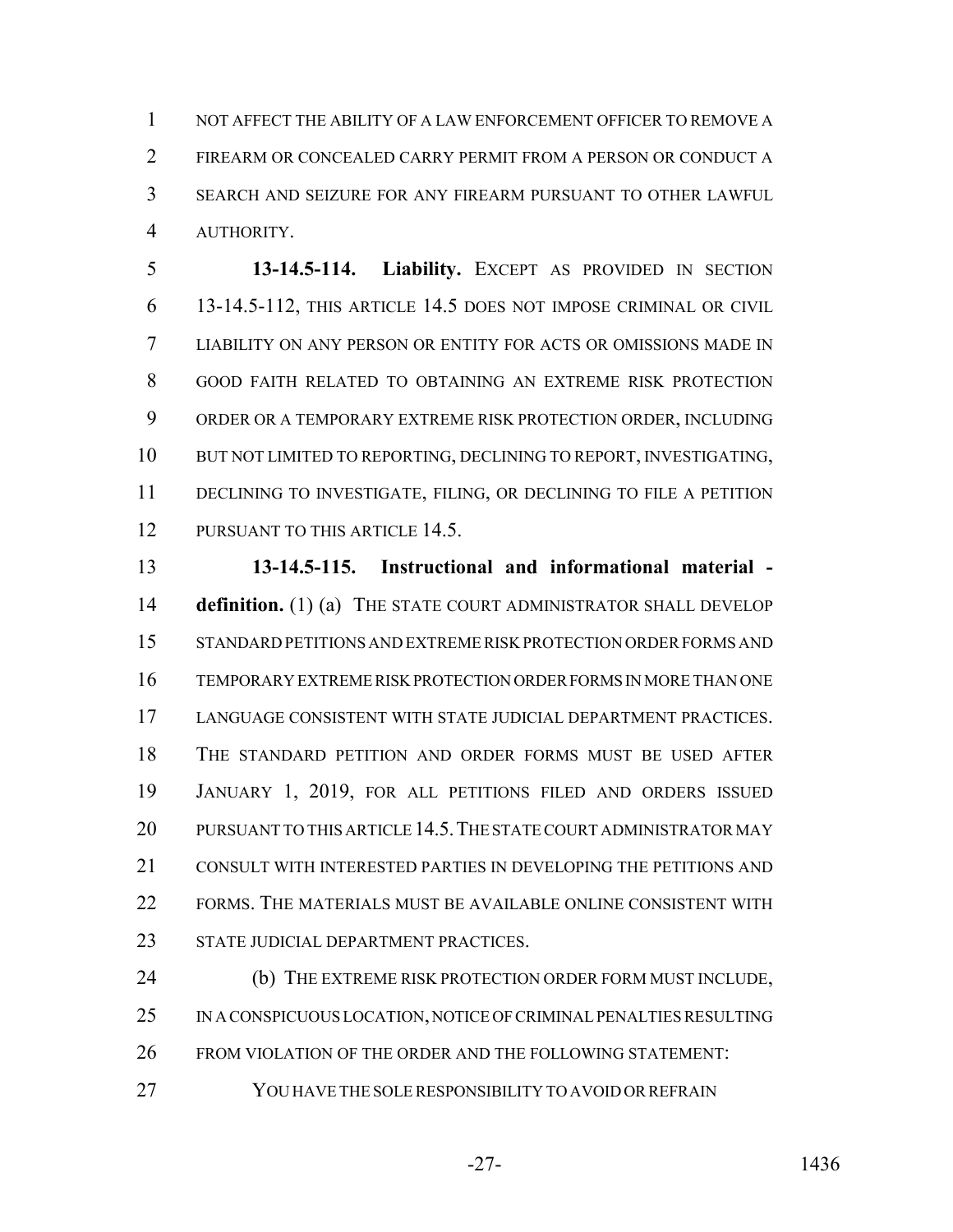FROM VIOLATING THIS EXTREME RISK PROTECTION ORDER'S

 PROVISIONS. ONLY THE COURT CAN CHANGE THE ORDER AND ONLY UPON WRITTEN MOTION.

 (2) A COURT CLERK FOR EACH JUDICIAL DISTRICT SHALL CREATE A COMMUNITY RESOURCE LIST OF CRISIS INTERVENTION, MENTAL HEALTH, SUBSTANCE ABUSE, INTERPRETER, COUNSELING, AND OTHER RELEVANT RESOURCES SERVING THE COUNTY IN WHICH THE COURT IS LOCATED. THE COURT SHALL MAKE THE COMMUNITY RESOURCE LIST AVAILABLE AS PART OF OR IN ADDITION TO THE INFORMATIONAL BROCHURES DESCRIBED IN 10 SUBSECTION (1) OF THIS SECTION.

 (3) THE STATE COURT ADMINISTRATOR SHALL DISTRIBUTE A MASTER COPY OF THE STANDARD PETITION AND EXTREME RISK PROTECTION ORDER FORMS TO ALL COURT CLERKS AND ALL DISTRICT AND COUNTY COURTS.

 **SECTION 2.** In Colorado Revised Statutes, 13-3-101, **add** (10) as follows:

 **13-3-101. State court administrator.** (10) THE STATE COURT ADMINISTRATOR OR HIS OR HER DESIGNEE SHALL PRESENT AT THE JUDICIAL DEPARTMENT'S HEARING PURSUANT TO SECTION 2-7-203 STATISTICS RELATED TO EXTREME RISK PROTECTION ORDERS IN ARTICLE 14.5 OF THIS TITLE 13. THE STATISTICS MUST INCLUDE THE NUMBER OF 22 PETITIONS FILED FOR TEMPORARY EXTREME RISK PROTECTION ORDERS, THE NUMBER OF PETITIONS FILED FOR EXTREME RISK PROTECTION ORDERS, THE NUMBER OF TEMPORARY EXTREME RISK PROTECTION ORDERS ISSUED AND DENIED, THE NUMBER OF EXTREME RISK PROTECTION ORDERS ISSUED AND DENIED, THE NUMBER OF TEMPORARY EXTREME RISK PROTECTION ORDERS TERMINATED, THE NUMBER OF EXTREME RISK PROTECTION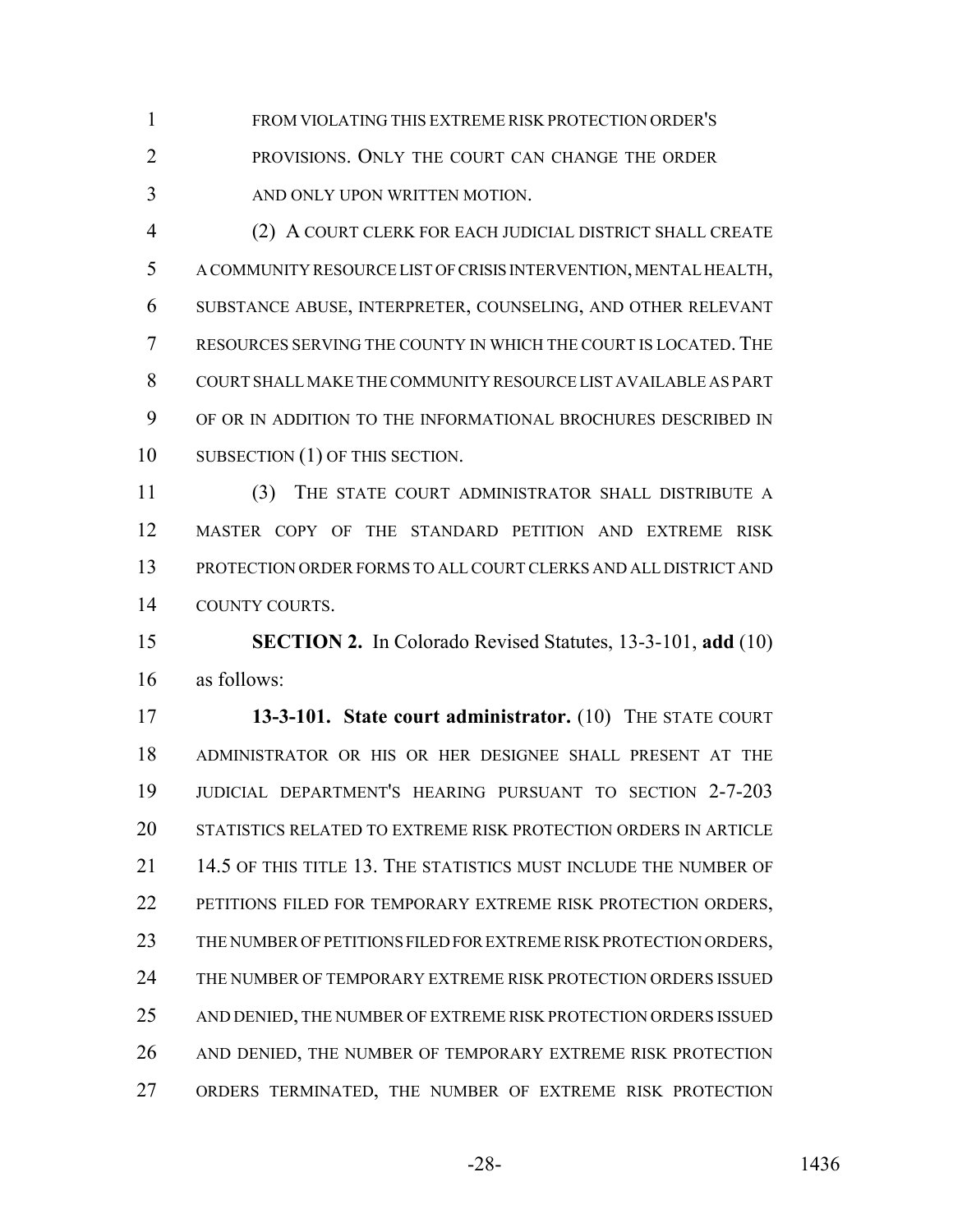ORDERS TERMINATED, AND THE NUMBER OF EXTREME RISK PROTECTION ORDERS RENEWED.

 **SECTION 3.** In Colorado Revised Statutes, **add** 16-3-301.5 as follows:

 **16-3-301.5. Search warrant for firearms possessed by a dangerous person - definition.** (1) FOR PURPOSES OF THIS SECTION, "DANGEROUS PERSON" MEANS A PERSON WHO IS THE NAMED RESPONDENT IN AN EXTREME RISK PROTECTION ORDER OR TEMPORARY EXTREME RISK 9 PROTECTION ORDER FILED PURSUANT TO ARTICLE 14.5 OF TITLE 13.

 (2) ANY COURT MAY ISSUE A SEARCH WARRANT TO SEARCH FOR AND TAKE CUSTODY OF ANY FIREARM IN THE POSSESSION OF A DANGEROUS PERSON IF THE APPLICATION FOR THE WARRANT COMPLIES WITH ALL REQUIRED PROVISIONS OF SECTION 16-3-303 AND ALSO PROVIDES FACTS SUFFICIENT TO ESTABLISH BY PROBABLE CAUSE:

(a) THAT THE NAMED PERSON IS A DANGEROUS PERSON; AND

 (b) THAT THE NAMED PERSON IS IN POSSESSION OF ONE OR MORE FIREARMS; AND

(c) THE LOCATION OF SUCH FIREARMS; AND

 (d) ANY OTHER INFORMATION RELIED UPON BY THE APPLICANT AND WHY THE APPLICANT CONSIDERS SUCH INFORMATION CREDIBLE AND RELIABLE.

22 (3) THE RETURN OR DISPOSAL OF ANY FIREARM TAKEN CUSTODY OF PURSUANT TO THIS SECTION SHALL BE ACCOMPLISHED PURSUANT TO SECTION 13-14.5-110.

**SECTION 4. Safety clause.** The general assembly hereby finds,